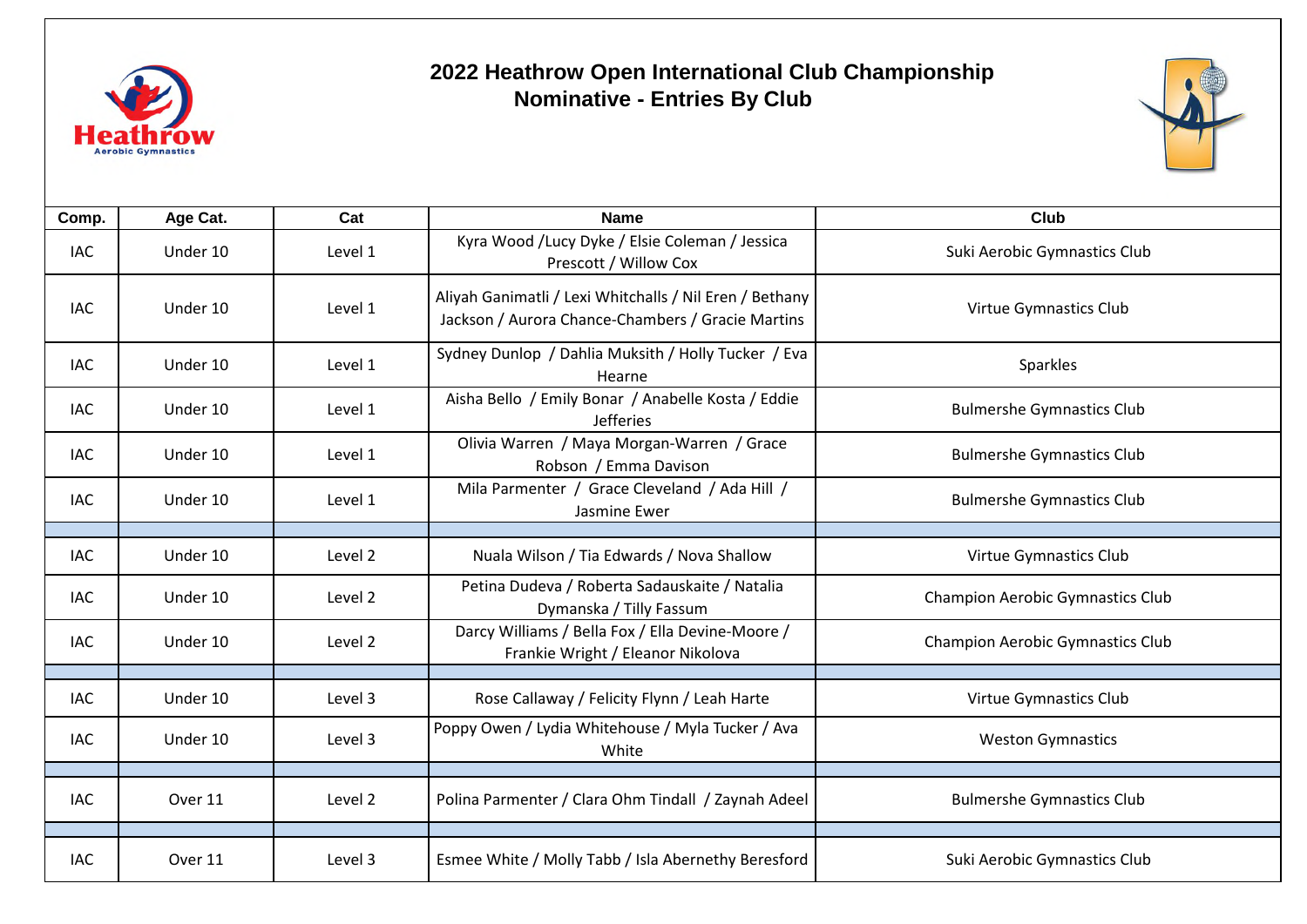| Comp.      | Age Cat. | Cat     | <b>Name</b>                                                                          | <b>Club</b>                             |
|------------|----------|---------|--------------------------------------------------------------------------------------|-----------------------------------------|
| <b>IAC</b> | Over 11  | Level 3 | Lara McGee / Dora Csabai / Hannah Plank                                              | Virtue Gymnastics Club                  |
| <b>IAC</b> | Over 11  | Level 3 | Florence Reed / Sienna Weir / Amy Szlezak                                            | <b>Weston Gymnastics</b>                |
| IAC        | Over 11  | Level 3 | Nishad Vikram / Devon Writer / Amelie Phillips /<br>Zuzanna Katus / Aoibheann Lyford | <b>Bulmershe Gymnastics Club</b>        |
| <b>IAC</b> | Over 11  | Level 3 | Imogen Bell Blanchard / Tilly Hester / Darcy Fuller                                  | <b>Sparkles Gymnastics Club</b>         |
| <b>IAC</b> | Under 10 | Level 4 | Millie Feasey / Evie Morris / Shreya Chakraborty                                     | Virtue Gymnastics Club                  |
| <b>IAC</b> | Under 10 | Level 4 | Hope Edgar / Lily Stocker / Leila Fakete                                             | <b>Sparkles Gymnastics Club</b>         |
| <b>RAC</b> | Pre-FND  | IW      | Megan Lilly Harrison                                                                 | Phoenix Dance & Gymnastics              |
| <b>RAC</b> | Pre-FND  | IW      | Eliza Handley                                                                        | Phoenix Dance & Gymnastics              |
| <b>RAC</b> | Pre-FND  | IW      | <b>Esther Rose Jones</b>                                                             | Phoenix Dance & Gymnastics              |
| <b>RAC</b> | Pre-FND  | IW      | Cora Barker                                                                          | Suki Aerobic Gymnastics Club            |
| <b>RAC</b> | Pre-FND  | IW      | Taliya Alleyne-Gumbs                                                                 | Virtue Gymnastics Club                  |
| <b>RAC</b> | Pre-FND  | IW      | Phoebe Davison                                                                       | Virtue Gymnastics Club                  |
| <b>RAC</b> | Pre-FND  | IW      | Deborah Yaucat-Guendi                                                                | Virtue Gymnastics Club                  |
| <b>RAC</b> | Pre-FND  | IW      | Defne Yalcin                                                                         | Virtue Gymnastics Club                  |
| <b>RAC</b> | Pre-FND  | IW      | Teniola Olagbegi                                                                     | Virtue Gymnastics Club                  |
| <b>RAC</b> | Pre-FND  | IW      | Millie Schofield                                                                     | Virtue Gymnastics Club                  |
| <b>RAC</b> | Pre-FND  | IW      | Georgia Dean                                                                         | <b>Weston Gymnastics</b>                |
| <b>RAC</b> | Pre-FND  | IW      | Imogen Miller                                                                        | <b>Splitz Gymnastics</b>                |
| <b>RAC</b> | Pre-FND  | IW      | Daisy Coggins                                                                        | <b>Splitz Gymnastics</b>                |
| <b>RAC</b> | Pre-FND  | IW      | Nia Dimitrova                                                                        | <b>Champion Aerobic Gymnastics Club</b> |
| <b>RAC</b> | Pre-FND  | IW      | Mia Henderson                                                                        | LK Aerobic Gymnastics                   |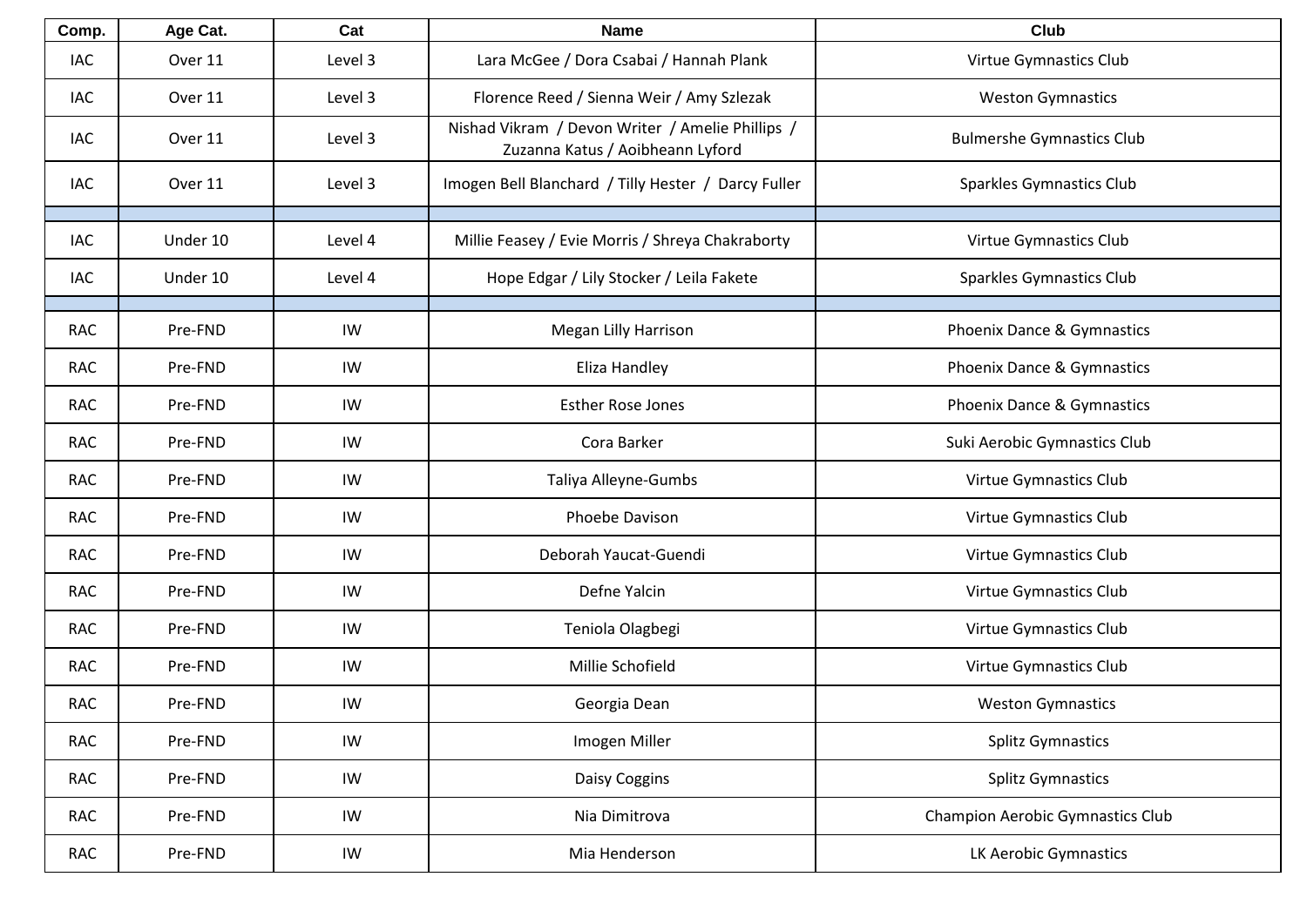| Comp.      | Age Cat.   | Cat | <b>Name</b>             | Club                                     |
|------------|------------|-----|-------------------------|------------------------------------------|
| <b>RAC</b> | Pre-FND    | IW  | Harriet Wilce-Whitehead | LK Aerobic Gymnastics                    |
| <b>RAC</b> | Pre-FND    | IW  | Sienna Harris           | <b>Sparkles Gymnastics Club</b>          |
| <b>RAC</b> | Pre-FND    | IW  | Maya Bielecka           | <b>Heathrow Aerobics Gymnastics Club</b> |
| <b>RAC</b> | <b>FND</b> | IW  | Amelia Flynn            | Virtue Gymnastics Club                   |
| <b>RAC</b> | <b>FND</b> | IW  | Isla Little             | Virtue Gymnastics Club                   |
| <b>RAC</b> | <b>FND</b> | IW  | Evie Wride              | Virtue Gymnastics Club                   |
| <b>RAC</b> | <b>FND</b> | IW  | Madeleine West          | Virtue Gymnastics Club                   |
| <b>RAC</b> | <b>FND</b> | IW  | <b>Florence Clark</b>   | <b>Weston Gymnastics</b>                 |
| <b>RAC</b> | <b>FND</b> | IW  | Pippa Moore             | LK Aerobic Gymnastics                    |
| <b>RAC</b> | <b>FND</b> | IW  | Daisy Purdie            | New Forest Aerobic Gymnastics            |
| <b>RAC</b> | <b>FND</b> | IW  | Olivia Woodman          | <b>Bulmershe Gymnastics Club</b>         |
| <b>RAC</b> | <b>FND</b> | IW  | Nabil Rami Adam Gamea   | <b>Heathrow Aerobics Gymnastics Club</b> |
|            |            |     |                         |                                          |
| <b>RAC</b> | Nat-Dev    | IW  | Amelia Jones            | Phoenix Dance & Gymnastics               |
| <b>RAC</b> | Nat-Dev    | IW  | <b>Millicent Jones</b>  | Phoenix Dance & Gymnastics               |
| <b>RAC</b> | Nat-Dev    | IW  | <b>Bella Phillips</b>   | Phoenix Dance & Gymnastics               |
| <b>RAC</b> | Nat-Dev    | IW  | Olivia Mai Jones        | Suki Aerobic Gymnastics Club             |
| <b>RAC</b> | Nat-Dev    | IW  | <b>Betsy Huppler</b>    | Suki Aerobic Gymnastics Club             |
| <b>RAC</b> | Nat-Dev    | IW  | Hongyan Liu             | Virtue Gymnastics Club                   |
| <b>RAC</b> | Nat-Dev    | IW  | Bella Vasa              | Virtue Gymnastics Club                   |
| <b>RAC</b> | Nat-Dev    | IW  | Jasmine Gray            | <b>Basingstoke Gymnastics Club</b>       |
| RAC        | Nat-Dev    | IW  | Ava Appleby             | <b>Weston Gymnastics</b>                 |
| RAC        | Nat-Dev    | IW  | Urte Bagociute          | <b>Splitz Gymnastics</b>                 |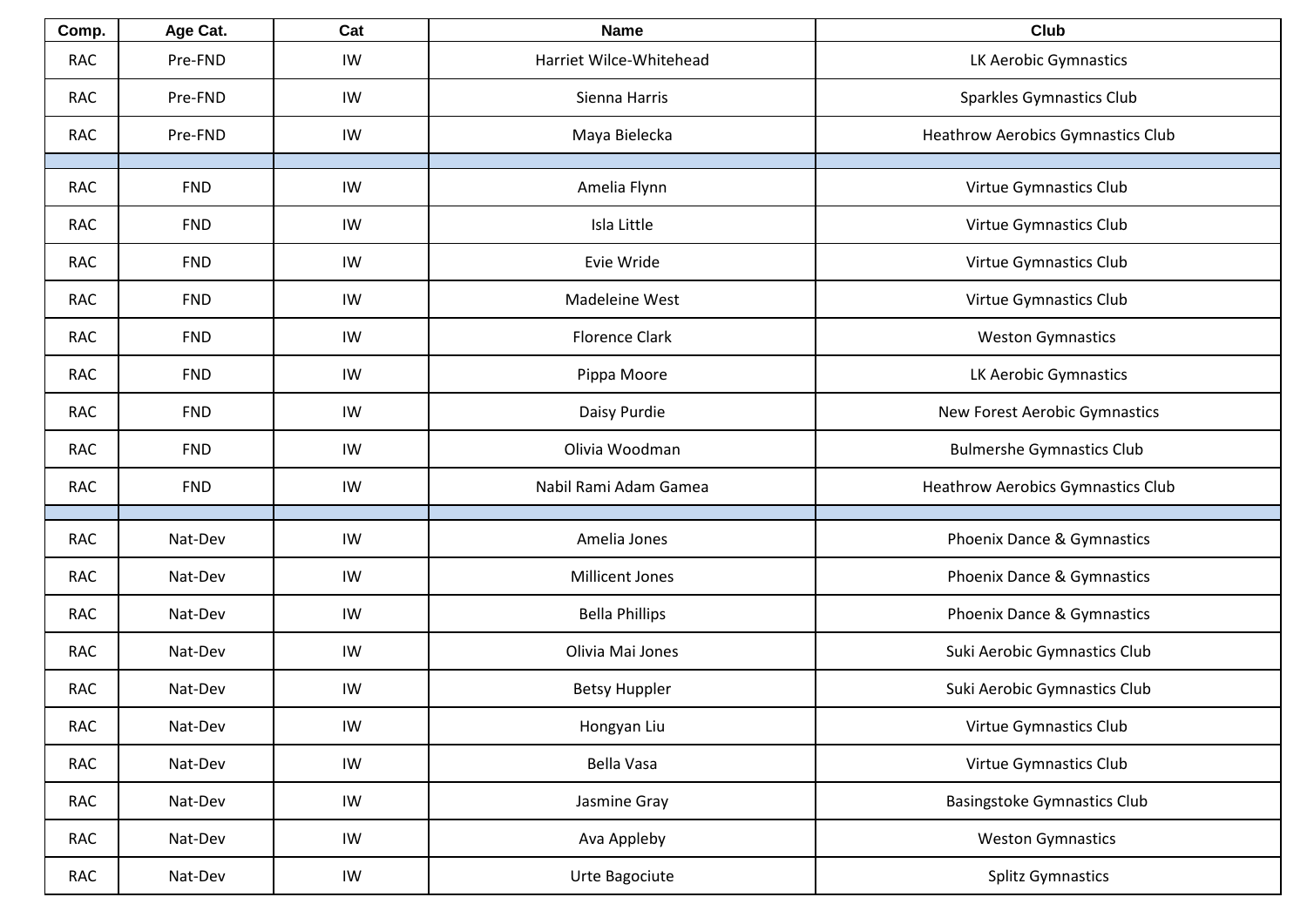| Comp.      | Age Cat.  | Cat | <b>Name</b>                | Club                                    |
|------------|-----------|-----|----------------------------|-----------------------------------------|
| <b>RAC</b> | Nat-Dev   | IW  | Grace Gale                 | <b>Champion Aerobic Gymnastics Club</b> |
| <b>RAC</b> | Nat-Dev   | IW  | Alexandra Tyaneva          | <b>Hart Gymnastics Club</b>             |
| <b>RAC</b> | Nat-Dev   | IW  | Lauren Panganiban          | <b>Bulmershe Gymnastics Club</b>        |
| <b>RAC</b> | Nat-Dev   | IW  | Erin Hearne                | Sparkles Gymnastics Club                |
| <b>RAC</b> | Nat-Dev   | IW  | Millie Higgins             | Sparkles Gymnastics Club                |
| <b>RAC</b> | Nat-Dev   | IW  | Evie Wright                | Sparkles Gymnastics Club                |
| <b>RAC</b> | Nat-Dev   | IW  | <b>Emily Buckle</b>        | Sparkles Gymnastics Club                |
| <b>RAC</b> | Nat-Dev   | IW  | Issy Butcher               | Sparkles Gymnastics Club                |
| <b>RAC</b> | Nat-Dev   | IW  | Olvia Phillips             | Sparkles Gymnastics Club                |
| <b>RAC</b> | Nat-Dev   | IW  | Isla Windsor-Baines        | Sparkles Gymnastics Club                |
| <b>RAC</b> | Nat-Dev   | IW  | Lyla Hughes                | New Forest Aerobic Gymnastics           |
|            |           |     |                            |                                         |
| <b>RAC</b> | Age Group | IW  | Nia Bevan                  | Phoenix Dance & Gymnastics              |
| <b>RAC</b> | Age Group | IW  | Lillie Parfitt             | Phoenix Dance & Gymnastics              |
| <b>RAC</b> | Age Group | IW  | <b>Emilie Hamer</b>        | Suki Aerobic Gymnastics Club            |
| <b>RAC</b> | Age Group | IW  | Chloe Dyke                 | Suki Aerobic Gymnastics Club            |
| <b>RAC</b> | Age Group | IW  | <b>Ellie May Hutchings</b> | Suki Aerobic Gymnastics Club            |
| <b>RAC</b> | Age Group | IW  | Ieva Vasilijevaite         | Suki Aerobic Gymnastics Club            |
| <b>RAC</b> | Age Group | IW  | Scarlet Cohen              | Suki Aerobic Gymnastics Club            |
| <b>RAC</b> | Age Group | IW  | Sophia Pethick             | Suki Aerobic Gymnastics Club            |
| RAC        | Age Group | IW  | Paula Reimarte Lozberga    | Suki Aerobic Gymnastics Club            |
| RAC        | Age Group | IW  | Freya Abery                | Virtue Gymnastics Club                  |
| RAC        | Age Group | IW  | Erin Watchman              | Virtue Gymnastics Club                  |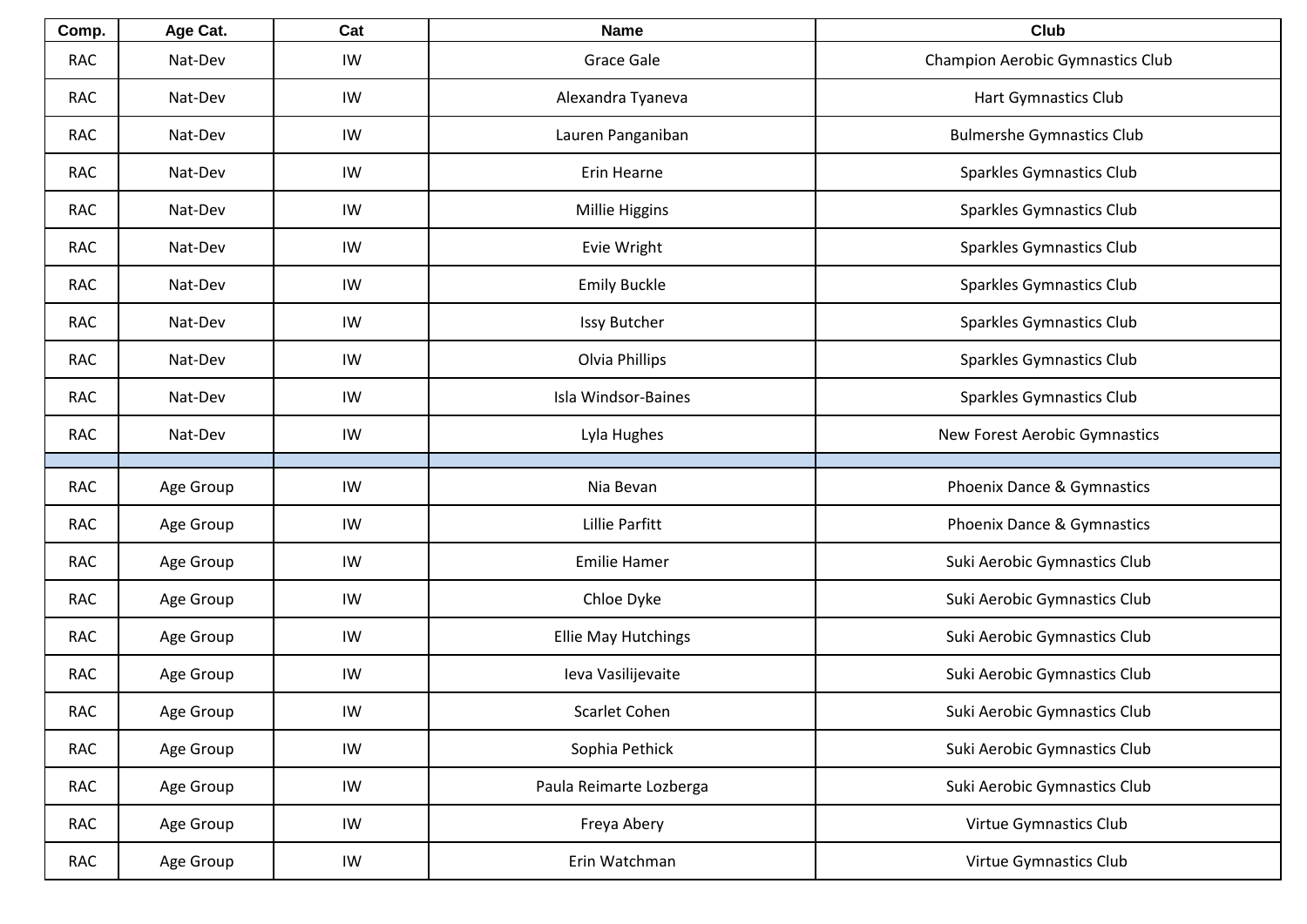| Comp.      | Age Cat.  | Cat | <b>Name</b>              | Club                                     |
|------------|-----------|-----|--------------------------|------------------------------------------|
| <b>RAC</b> | Age Group | IW  | Isabelle Mcdonagh        | Virtue Gymnastics Club                   |
| <b>RAC</b> | Age Group | IW  | <b>Holly Stewart</b>     | Virtue Gymnastics Club                   |
| <b>RAC</b> | Age Group | IW  | Ruby Spooner             | Virtue Gymnastics Club                   |
| <b>RAC</b> | Age Group | IW  | <b>Willow Porter</b>     | <b>Basingstoke Gymnastics Club</b>       |
| <b>RAC</b> | Age Group | IW  | Margarita Mezentseva     | <b>Basingstoke Gymnastics Club</b>       |
| <b>RAC</b> | Age Group | IW  | Amelia Stajniak          | <b>Weston Gymnastics</b>                 |
| <b>RAC</b> | Age Group | IW  | Poppy Belbin             | <b>Weston Gymnastics</b>                 |
| <b>RAC</b> | Age Group | IW  | Scarlett Harraway        | <b>Splitz Gymnastics</b>                 |
| <b>RAC</b> | Age Group | IW  | <b>Harriet Henderson</b> | LK Aerobic Gymnastics                    |
| <b>RAC</b> | Age Group | IW  | Angel Ndhlovu            | <b>Champion Aerobic Gymnastics Club</b>  |
| <b>RAC</b> | Age Group | IW  | Lois Sullivan            | Hart Gymnastics Club                     |
| <b>RAC</b> | Age Group | IW  | Erin Mai Logan           | Hart Gymnastics Club                     |
| <b>RAC</b> | Age Group | IW  | <b>Rhianne Dean</b>      | New Forest Aerobic Gymnastics            |
| <b>RAC</b> | Age Group | IW  | Kelsie-Jayne Wilson      | New Forest Aerobic Gymnastics            |
| <b>RAC</b> | Age Group | IW  | Kiera Hartley            | <b>Bulmershe Gymnastics Club</b>         |
| <b>RAC</b> | Age Group | IW  | Tahlia Hickey            | <b>Bulmershe Gymnastics Club</b>         |
| <b>RAC</b> | Age Group | IW  | Ivy May Brace            | <b>Sparkles Gymnastics Club</b>          |
| <b>RAC</b> | Age Group | IW  | <b>Brooke Streak</b>     | <b>Sparkles Gymnastics Club</b>          |
| <b>RAC</b> | Age Group | IW  | Neama Gamea              | <b>Heathrow Aerobics Gymnastics Club</b> |
| <b>RAC</b> | Age Group | IW  | Lily Mohammad            | <b>Heathrow Aerobics Gymnastics Club</b> |
| <b>RAC</b> | Age Group | IW  | Pailina Koralczyk        | <b>Heathrow Aerobics Gymnastics Club</b> |
| RAC        | Age Group | IW  | Sophia Mikstacka         | <b>Heathrow Aerobics Gymnastics Club</b> |
|            |           |     |                          |                                          |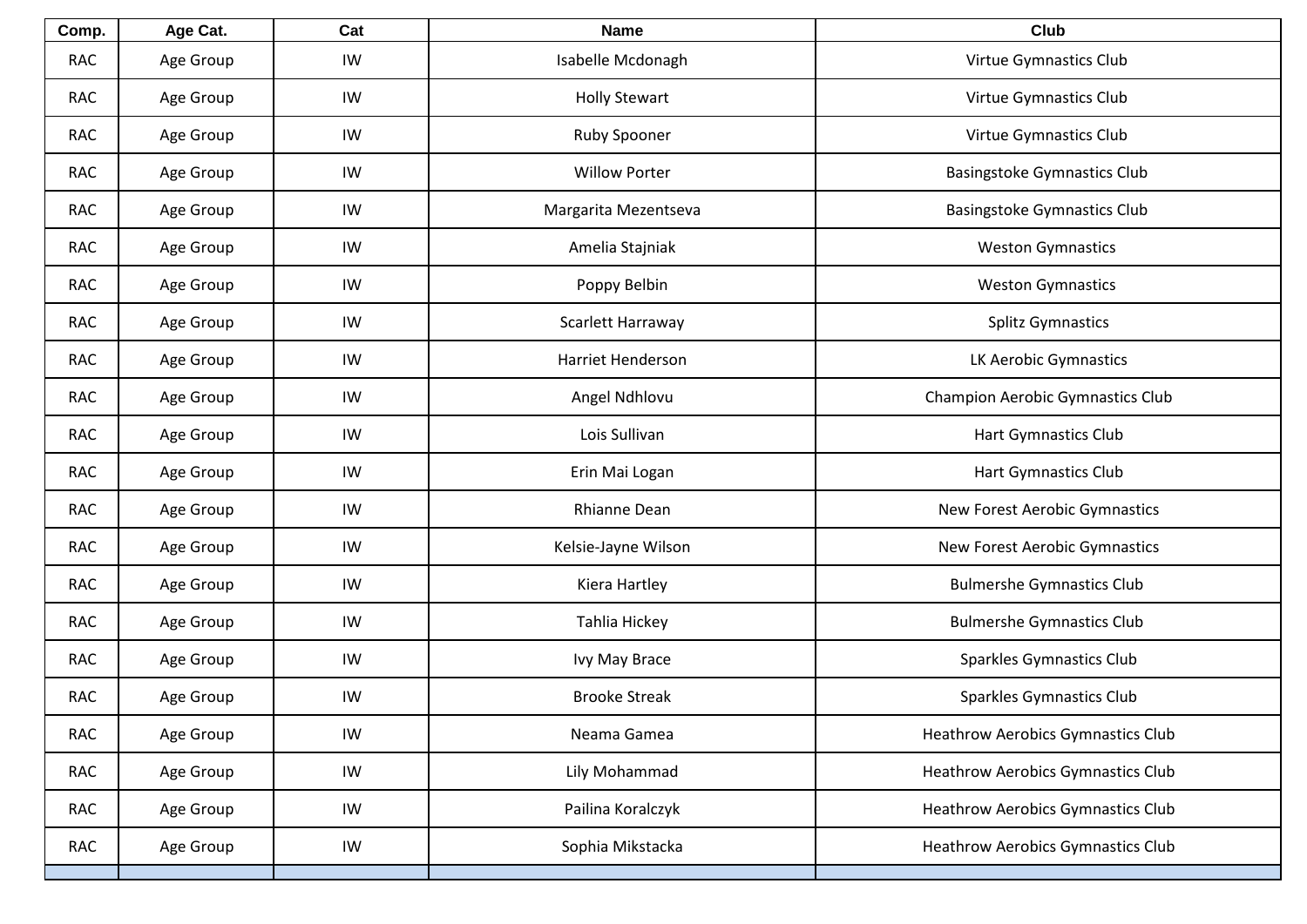| Comp.      | Age Cat.   | Cat  | <b>Name</b>                         | Club                                     |
|------------|------------|------|-------------------------------------|------------------------------------------|
| <b>RAC</b> | Junior     | IW   | Milly Jones                         | Suki Aerobic Gymnastics Club             |
| <b>RAC</b> | Junior     | IW   | Jessie Hall                         | <b>Weston Gymnastics</b>                 |
| <b>RAC</b> | Junior     | IW   | <b>Abigail Price</b>                | <b>Sparkles Gymnastics Club</b>          |
| <b>RAC</b> | Junior     | IW   | Valentina Radulova                  | <b>Heathrow Aerobics Gymnastics Club</b> |
| <b>RAC</b> | Junior     | IW   | Kyra Zorzy                          | <b>Heathrow Aerobics Gymnastics Club</b> |
| <b>RAC</b> | Senior     | IW   | Amanda Ebbutt                       | Suki Aerobic Gymnastics Club             |
| <b>RAC</b> | Pre-FND    | IM   | Jude Yam                            | Virtue Gymnastics Club                   |
| <b>RAC</b> | <b>FND</b> | IM   | Jax Lowe                            | Virtue Gymnastics Club                   |
| <b>RAC</b> | Age Group  | IM   | Isaac Tucker                        | <b>Weston Gymnastics</b>                 |
| <b>RAC</b> | Age Group  | IM   | William Gully                       | <b>Bulmershe Gymnastics Club</b>         |
| <b>RAC</b> | Pre-FND    | Pair | Millie Schofield / Jude Yam         | Virtue Gymnastics Club                   |
| <b>RAC</b> | Pre-FND    | Pair | Jemima Harris / Isabelle Randall    | Basingstoke Gymnastics Club              |
| <b>RAC</b> | Pre-FND    | Pair | Jessica Clacy / Lucy Porter         | Basingstoke Gymnastics Club              |
| <b>RAC</b> | <b>FND</b> | Pair | Dominique Clarke / Isabelle Rushton | <b>Basingstoke Gymnastics Club</b>       |
|            |            |      |                                     |                                          |
| <b>RAC</b> | <b>FND</b> | Pair | Florence Clark / Naomi Berridge     | <b>Weston Gymnastics</b>                 |
| RAC        | <b>FND</b> | Pair | Shaya Alexander / Harper Newall     | Sparkles Gymnastics Club                 |
| <b>RAC</b> | Nat-Dev    | Pair | Khloe Miller / Rosie Davis          | <b>Splitz Gymnastics</b>                 |
| <b>RAC</b> | Age Group  | Pair | Nia Bevan / Lillie Parfitt          | Phoenix Dance & Gymnastics               |
| <b>RAC</b> | Age Group  | Pair | Amelia Stajniak / Isaac Tucker      | <b>Weston Gymnastics</b>                 |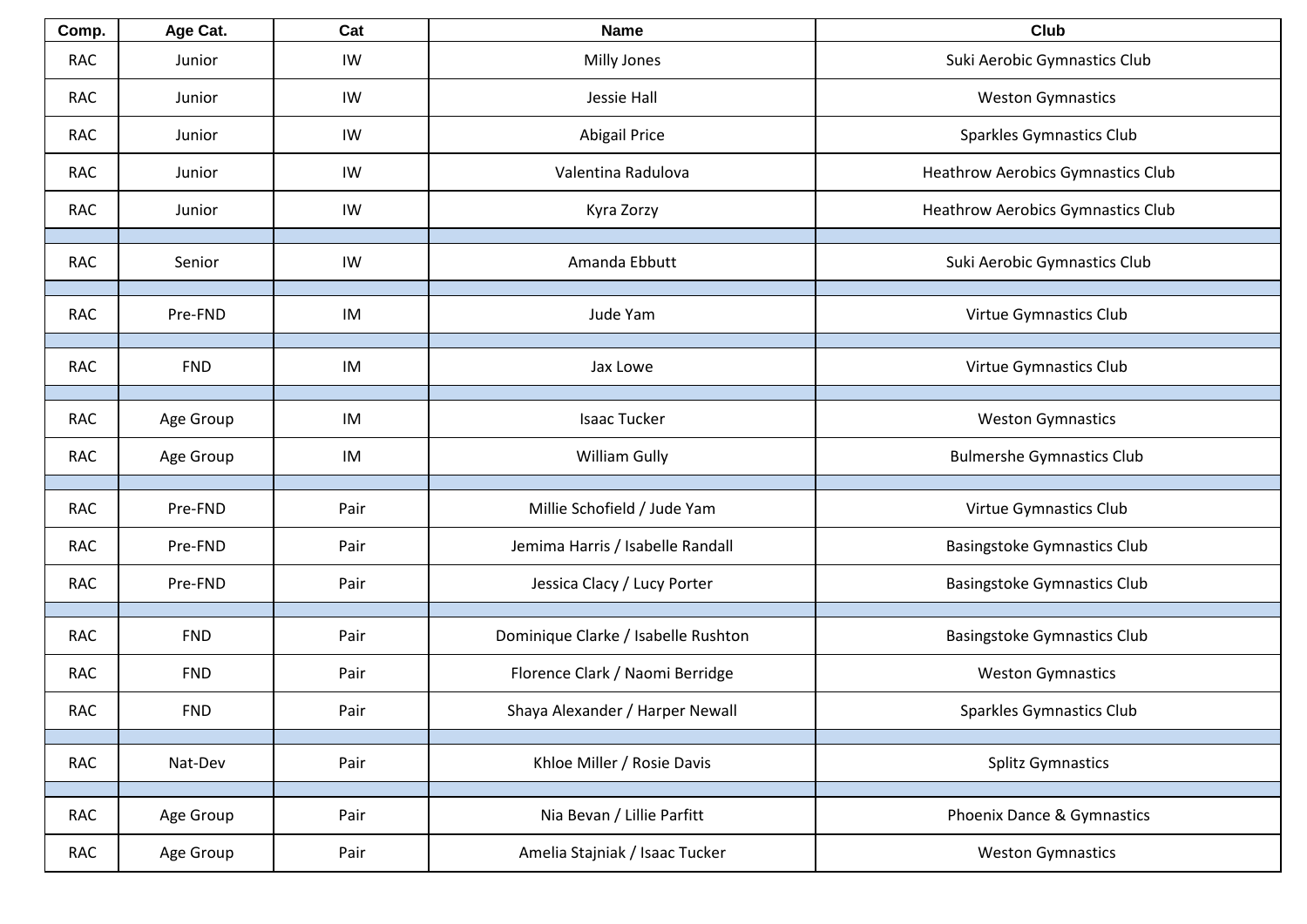| Comp.      | Age Cat.   | Cat   | <b>Name</b>                                                                                             | <b>Club</b>                              |
|------------|------------|-------|---------------------------------------------------------------------------------------------------------|------------------------------------------|
| <b>RAC</b> | Age Group  | Pair  | Megan Mcdonald Aitken / Nicole Hall                                                                     | <b>Weston Gymnastics</b>                 |
| <b>RAC</b> | Age Group  | Pair  | Elise Green / Erin Dodd                                                                                 | <b>Weston Gymnastics</b>                 |
| <b>RAC</b> | Age Group  | Pair  | Imigen Wilmott / Isobelle Jones                                                                         | <b>Weston Gymnastics</b>                 |
| <b>RAC</b> | Age Group  | Pair  | Lois Sullivan / Erin Mai Logan                                                                          | Hart Gymnastics Club                     |
| <b>RAC</b> | Age Group  | Pair  | Kiera Hartley / Tahlia Hickey                                                                           | <b>Bulmershe Gymnastics Club</b>         |
| <b>RAC</b> | Age Group  | Pair  | Neama Gamea / Lily Mohammad                                                                             | <b>Heathrow Aerobics Gymnastics Club</b> |
| <b>RAC</b> | Pre-FND    | Trio  | Megan Lilly Harrison / Eliza Handley / Esther Rose<br>Jones                                             | Phoenix Dance & Gymnastics               |
| <b>RAC</b> | Pre-FND    | Trio  | Poppy Gibbons / Olivia-Rae Dally / Scarlett-Rose Price                                                  | Phoenix Dance & Gymnastics               |
| <b>RAC</b> | Pre-FND    | Trio  | Georgia Dean / Elsie Hicks / Anja Thornberry                                                            | <b>Weston Gymnastics</b>                 |
| <b>RAC</b> | <b>FND</b> | Trio  | Lacey Haworth / Gracie-Mae Carroll / Chloe Hopwood                                                      | Sparkles Gymnastics Club                 |
| <b>RAC</b> | Nat-Dev    | Trio  | Amelia Jones / Millicent Jones / Bella Phillips                                                         | Phoenix Dance & Gymnastics               |
| <b>RAC</b> | Nat-Dev    | Trio  | Kaitlyn Flint / Amy Bartlett / Harriet Watson                                                           | <b>Splitz Gymnastics</b>                 |
| <b>RAC</b> | Nat-Dev    | Trio  | Isabelle Coe / Leila Baldo / Maisie Goss                                                                | Hart Gymnastics Club                     |
| <b>RAC</b> | Nat-Dev    | Trio  | Natalia Wroniewicz / Jessica Mackay / Dollymarie<br>Godden-Brace                                        | Sparkles Gymnastics Club                 |
| <b>RAC</b> | Nat-Dev    | Trio  | Millie Higgins / Evie Wright / Emily Buckle                                                             | Sparkles Gymnastics Club                 |
| RAC        | Pre-FND    | Group | Jemima Harris / Isabelle Randall / Jessica Clacy / Lucy<br>Porter / Mimi Anderson                       | <b>Basingstoke Gymnastics Club</b>       |
| <b>RAC</b> | <b>FND</b> | Group | Leah Spence / Luize Reimarte Lozberga / Emily Mackie<br>/ Pearl Cohen / Isla Bower                      | Suki Aerobic Gymnastics Club             |
| <b>RAC</b> | Nat-Dev    | Group | Erin Hearne / Isla Windsor-Baines / Natalia<br>Wroniewicz / Dollymarie Godden-Brace / Jessica<br>Mackay | Sparkles Gymnastics Club                 |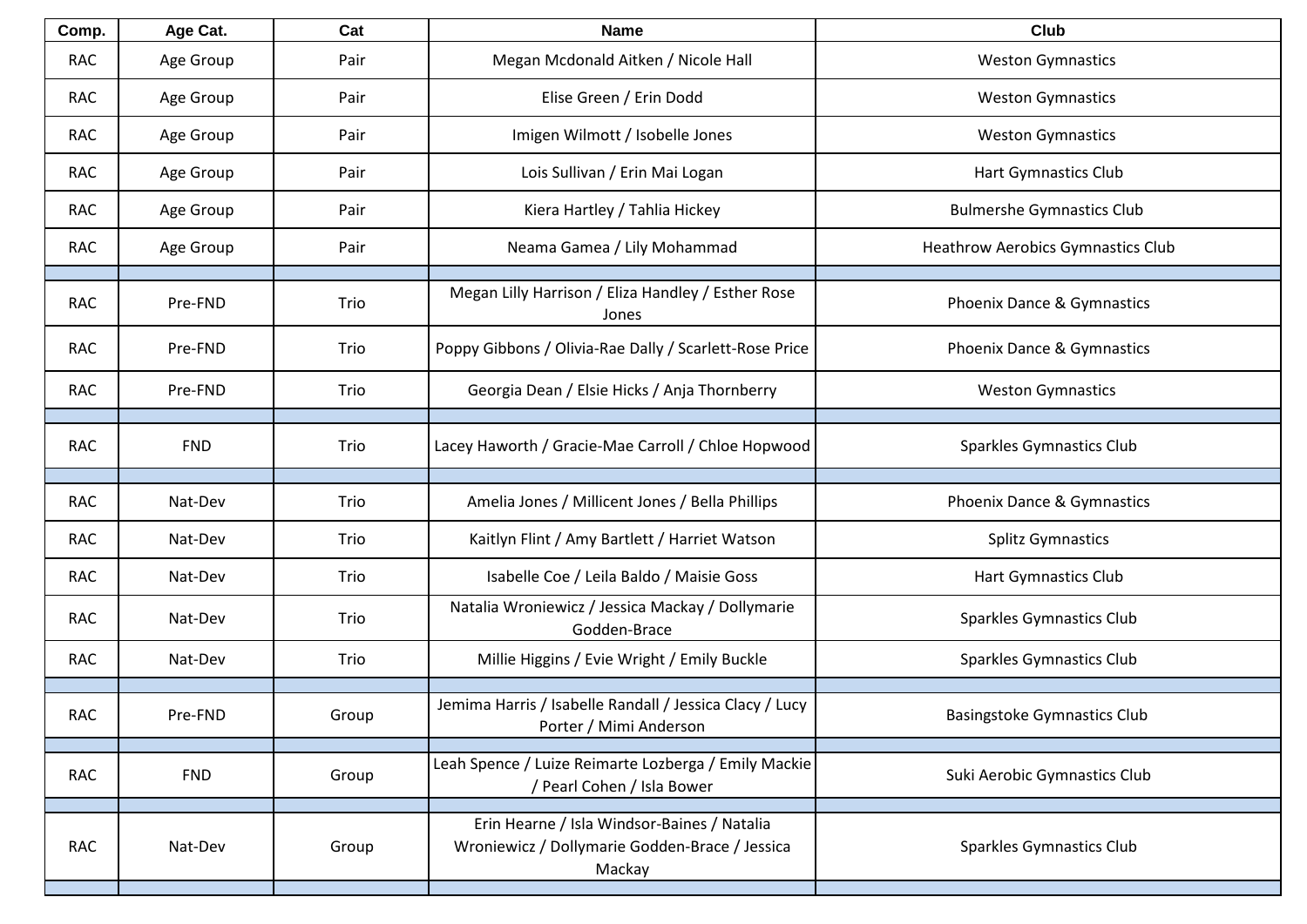| Comp.      | Age Cat.   | Cat   | <b>Name</b>                                                                                      | Club                                          |
|------------|------------|-------|--------------------------------------------------------------------------------------------------|-----------------------------------------------|
| <b>RAC</b> | Age Group  | Group | Isabelle Mcdonagh / Hongyan Liu / Holly Stewart /<br>Ruby Spooner / Erin Watchman                | Virtue Gymnastics Club                        |
| <b>RAC</b> | Age Group  | Group | Imigen Wilmott / Isobelle Jones / Elise Green / Erin<br>Dodd / Nicole Hall                       | <b>Weston Gymnastics</b>                      |
|            |            |       |                                                                                                  |                                               |
| <b>FND</b> | Foundation | IW    | <b>Brooke Pritchard</b>                                                                          | Phoenix Dance & Gymnastics                    |
| <b>FND</b> | Foundation | IW    | Harriette Jones                                                                                  | Phoenix Dance & Gymnastics                    |
| <b>FND</b> | Foundation | IW    | <b>Isabelle Bowers</b>                                                                           | Suki Aerobic Gymnastics Club                  |
| <b>FND</b> | Foundation | IW    | Alina Ciobanu                                                                                    | Virtue Gymnastics Club                        |
| <b>FND</b> | Foundation | IW    | Aida Zilvyte                                                                                     | Aerobic Gymnastics ILIUZIJA, LTU              |
| <b>FND</b> | Foundation | IW    | Gintare Dominauskaite                                                                            | Aerobic Gymnastics ILIUZIJA, LTU              |
| <b>FND</b> | Foundation | IW    | Ieva Vaitkute                                                                                    | Prienai KKSC                                  |
| <b>FND</b> | Foundation | IW    | Charlotte Aston                                                                                  | New Forest Aerobic Gymnastics                 |
| <b>FND</b> | Foundation | IW    | Phoebe Cracknell                                                                                 | Sparkles Gymnastics Club                      |
| <b>FND</b> | Foundation | IW    | Darya Vodopyanova                                                                                | School of Aerobic Gymnastics Diana Zhakisheva |
| <b>FND</b> | Foundation | IW    | Malika Aidarbek                                                                                  | School of Aerobic Gymnastics Diana Zhakisheva |
| <b>FND</b> | Foundation | IW    | Aikumis Bauyrzhan                                                                                | School of Aerobic Gymnastics Diana Zhakisheva |
| <b>FND</b> | Foundation | IW    | Natali Vishnyakova                                                                               | School of Aerobic Gymnastics Diana Zhakisheva |
|            |            |       |                                                                                                  |                                               |
| <b>FND</b> | Foundation | IM    | Nikita Kim                                                                                       | School of Aerobic Gymnastics Diana Zhakisheva |
|            |            |       |                                                                                                  |                                               |
| <b>FND</b> | Foundation | Trio  | Brooke Pritchard / Harriette Jones / Brianne Evans                                               | Phoenix Dance & Gymnastics                    |
| <b>FND</b> | Foundation | Trio  | Darya Vodopyanova / Malika Aidarbek / Aikumis<br>Bauyrzhan                                       | School of Aerobic Gymnastics Diana Zhakisheva |
|            |            |       |                                                                                                  |                                               |
| <b>FND</b> | Foundation | Group | Darya Vodopyanova / Polina Filippova / Aikumis<br>Bauyrzhan / Malika Aidarbek / Zlata Prostakova | School of Aerobic Gymnastics Diana Zhakisheva |
|            |            |       |                                                                                                  |                                               |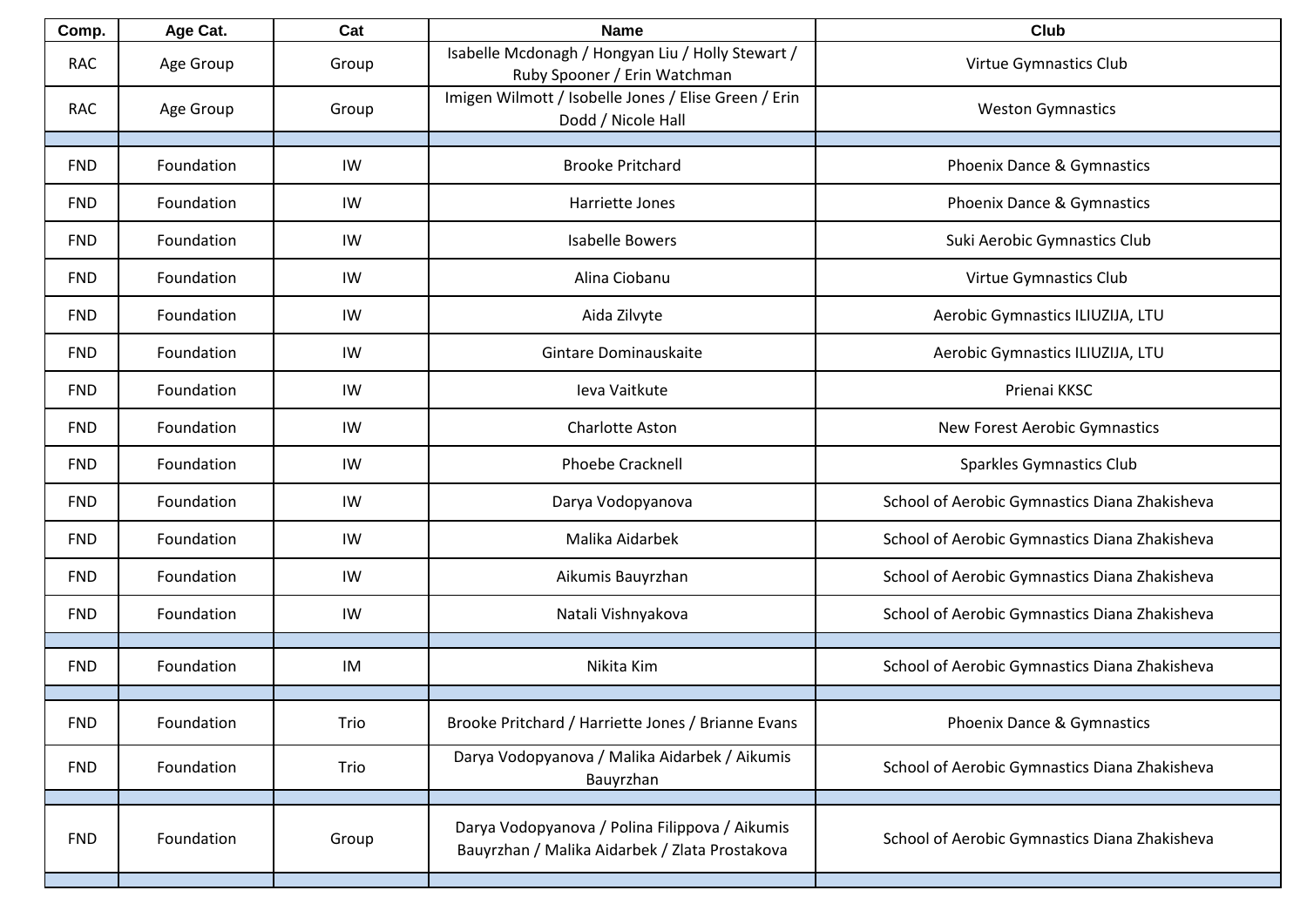| Comp.      | Age Cat.  | Cat | <b>Name</b>          | <b>Club</b>                        |
|------------|-----------|-----|----------------------|------------------------------------|
| <b>NAC</b> | Nat-Dev   | IW  | Ffion Llewellyn      | Phoenix Dance & Gymnastics         |
| <b>NAC</b> | Nat-Dev   | IW  | Lila Harris          | Phoenix Dance & Gymnastics         |
| <b>NAC</b> | Nat-Dev   | IW  | Olivia Lacey         | Phoenix Dance & Gymnastics         |
| <b>NAC</b> | Nat-Dev   | IW  | Evie Mae Sangster    | Suki Aerobic Gymnastics Club       |
| <b>NAC</b> | Nat-Dev   | IW  | Isabelle Meikle      | Virtue Gymnastics Club             |
| <b>NAC</b> | Nat-Dev   | IW  | Jacey Wrigley        | <b>Basingstoke Gymnastics Club</b> |
| <b>NAC</b> | Nat-Dev   | IW  | Cordelia Hay         | <b>Basingstoke Gymnastics Club</b> |
| <b>NAC</b> | Nat-Dev   | IW  | Evie Lewis           | <b>Weston Gymnastics</b>           |
| <b>NAC</b> | Nat-Dev   | IW  | <b>Holly Coggins</b> | <b>Splitz Gymnastics</b>           |
| <b>NAC</b> | Nat-Dev   | IW  | Jenna Metford        | LK Aerobic Gymnastics              |
| <b>NAC</b> | Nat-Dev   | IW  | Lily Henderson       | LK Aerobic Gymnastics              |
| <b>NAC</b> | Nat-Dev   | IW  | Sophia Henderson     | LK Aerobic Gymnastics              |
| <b>NAC</b> | Nat-Dev   | IW  | Mia Johnson          | LK Aerobic Gymnastics              |
| <b>NAC</b> | Nat-Dev   | IW  | Lylah Brett          | <b>Bulmershe Gymnastics Club</b>   |
| <b>NAC</b> | Nat-Dev   | IW  | <b>Bella Bunce</b>   | <b>Bulmershe Gymnastics Club</b>   |
| <b>NAC</b> | Nat-Dev   | IW  | Lily Smith           | <b>Sparkles Gymnastics Club</b>    |
|            |           |     |                      |                                    |
| <b>NAC</b> | Age Group | IW  | Imogen Hamid         | Suki Aerobic Gymnastics Club       |
| <b>NAC</b> | Age Group | IW  | Amiee Dalgleish      | Suki Aerobic Gymnastics Club       |
| <b>NAC</b> | Age Group | IW  | Keira Buick          | Suki Aerobic Gymnastics Club       |
| <b>NAC</b> | Age Group | IW  | Maya Trickett        | Suki Aerobic Gymnastics Club       |
| <b>NAC</b> | Age Group | IW  | Madeline Rigby       | Suki Aerobic Gymnastics Club       |
| <b>NAC</b> | Age Group | IW  | Kiera Frankum        | Virtue Gymnastics Club             |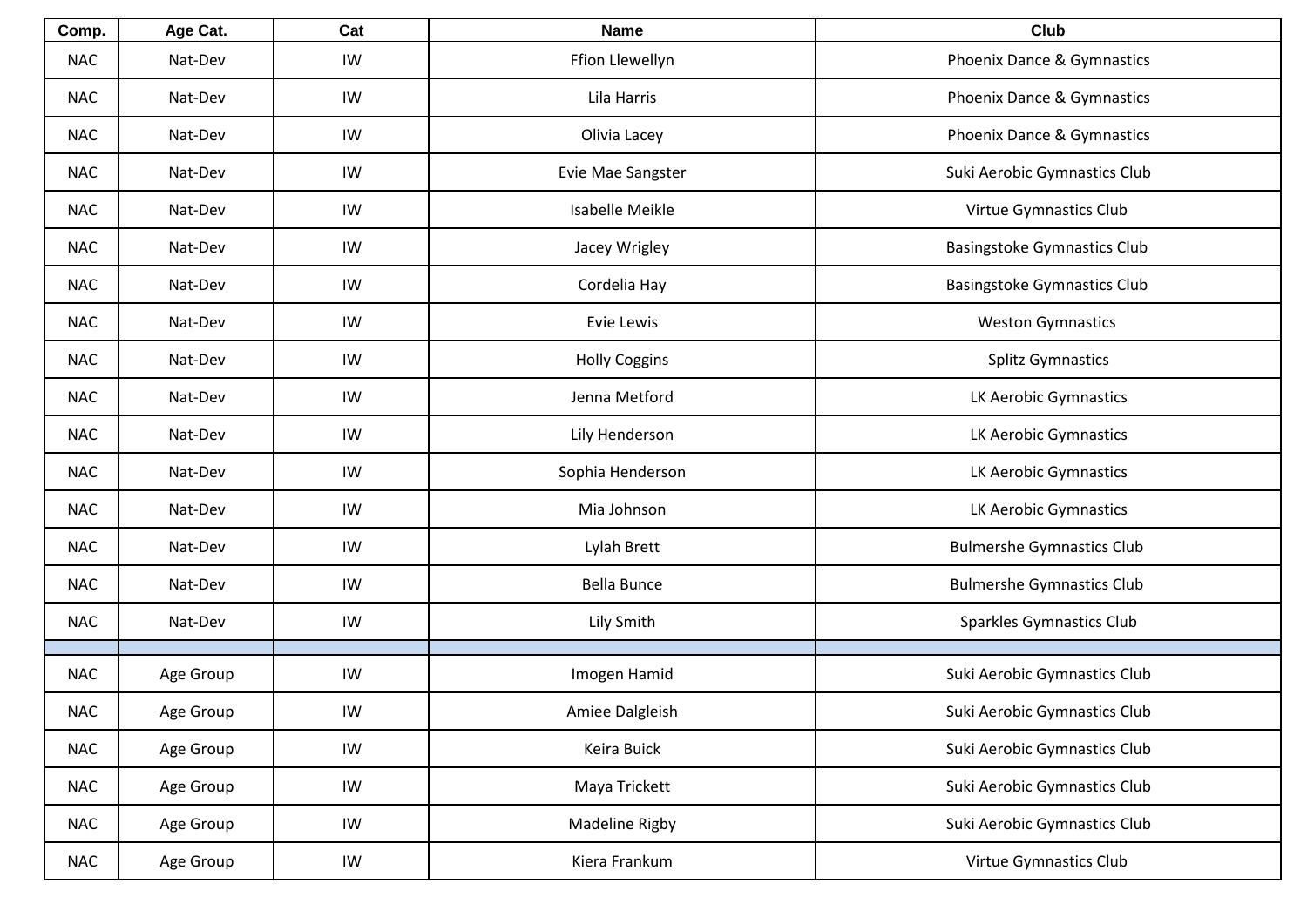| Comp.      | Age Cat.  | Cat | <b>Name</b>           | Club                               |
|------------|-----------|-----|-----------------------|------------------------------------|
| <b>NAC</b> | Age Group | IW  | Alicia Gushlow        | Virtue Gymnastics Club             |
| <b>NAC</b> | Age Group | IW  | Tiana Whyborn         | Virtue Gymnastics Club             |
| <b>NAC</b> | Age Group | IW  | Tienna Oakman-Charles | Virtue Gymnastics Club             |
| <b>NAC</b> | Age Group | IW  | Mary-Ann Perrin       | Virtue Gymnastics Club             |
| <b>NAC</b> | Age Group | IW  | Aimee Tombs           | Virtue Gymnastics Club             |
| <b>NAC</b> | Age Group | IW  | Verity Barribal       | <b>Basingstoke Gymnastics Club</b> |
| <b>NAC</b> | Age Group | IW  | Lillian Miller        | <b>Basingstoke Gymnastics Club</b> |
| <b>NAC</b> | Age Group | IW  | Phoebe Beckell        | <b>Basingstoke Gymnastics Club</b> |
| <b>NAC</b> | Age Group | IW  | Sophie Jakes          | <b>Basingstoke Gymnastics Club</b> |
| <b>NAC</b> | Age Group | IW  | Lilly Leavey          | <b>Basingstoke Gymnastics Club</b> |
| <b>NAC</b> | Age Group | IW  | Hannah Foxon          | <b>Basingstoke Gymnastics Club</b> |
| <b>NAC</b> | Age Group | IW  | Gracie Lynch          | <b>Splitz Gymnastics</b>           |
| <b>NAC</b> | Age Group | IW  | Austeja Andrulyte     | <b>Splitz Gymnastics</b>           |
| <b>NAC</b> | Age Group | IW  | Tia Abrams            | LK Aerobic Gymnastics              |
| <b>NAC</b> | Age Group | IW  | Lucy Chroston         | LK Aerobic Gymnastics              |
| <b>NAC</b> | Age Group | IW  | Kyra O'Brien          | LK Aerobic Gymnastics              |
| <b>NAC</b> | Age Group | IW  | Georgia Miles         | LK Aerobic Gymnastics              |
| <b>NAC</b> | Age Group | IW  | Blancka Sobiecka      | LK Aerobic Gymnastics              |
| <b>NAC</b> | Age Group | IW  | Lola Edwards          | LK Aerobic Gymnastics              |
| <b>NAC</b> | Age Group | IW  | Sophie Aston          | New Forest Aerobic Gymnastics      |
| <b>NAC</b> | Age Group | IW  | Laura Stoneham        | <b>Bulmershe Gymnastics Club</b>   |
| <b>NAC</b> | Age Group | IW  | Kareena Mander        | <b>Bulmershe Gymnastics Club</b>   |
| <b>NAC</b> | Age Group | IW  | Chloe Zambon          | <b>Bulmershe Gymnastics Club</b>   |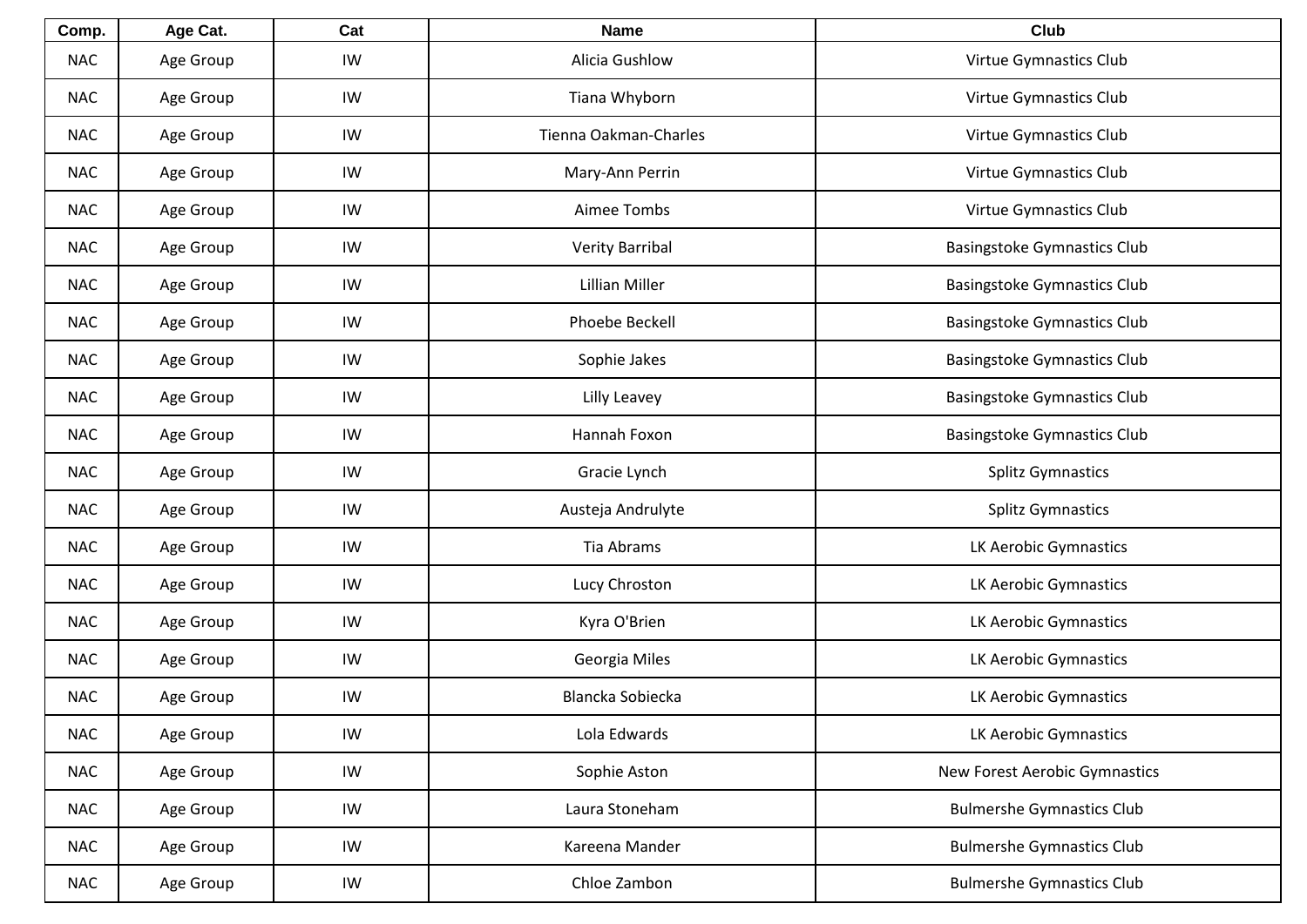| Comp.      | Age Cat.  | Cat | <b>Name</b>                 | Club                                     |
|------------|-----------|-----|-----------------------------|------------------------------------------|
| <b>NAC</b> | Age Group | IW  | Isabella Winn               | <b>Sparkles Gymnastics Club</b>          |
| <b>NAC</b> | Age Group | IW  | Gladys Malunguza            | <b>Sparkles Gymnastics Club</b>          |
| <b>NAC</b> | Age Group | IW  | Caitlin Phua                | <b>Sparkles Gymnastics Club</b>          |
| <b>NAC</b> | Age Group | IW  | <b>Molly Hobbs</b>          | <b>Weston Gymnastics</b>                 |
| <b>NAC</b> | Age Group | IW  | Krisztina Hartley           | <b>Heathrow Aerobics Gymnastics Club</b> |
| <b>NAC</b> | Age Group | IW  | Hala Zenelden               | <b>Heathrow Aerobics Gymnastics Club</b> |
| <b>NAC</b> | Junior    | IW  | Harmony Hamid               | Suki Aerobic Gymnastics Club             |
| <b>NAC</b> | Junior    | IW  | Kacey Arkley                | Suki Aerobic Gymnastics Club             |
| <b>NAC</b> | Junior    | IW  | Emily Kays                  | Virtue Gymnastics Club                   |
| <b>NAC</b> | Junior    | IW  | Naomi Morgan                | Virtue Gymnastics Club                   |
| <b>NAC</b> | Junior    | IW  | Megan Dilliway              | <b>Basingstoke Gymnastics Club</b>       |
| <b>NAC</b> | Junior    | IW  | Georgia Piere               | <b>Weston Gymnastics</b>                 |
| <b>NAC</b> | Junior    | IW  | Maddy Sherwood-Dawson       | <b>Splitz Gymnastics</b>                 |
| <b>NAC</b> | Junior    | IW  | Meegan Mortimer             | New Forest Aerobic Gymnastics            |
| <b>NAC</b> | Junior    | IW  | <b>Tia Ellis</b>            | LK Aerobic Gymnastics                    |
| <b>NAC</b> | Junior    | IW  | Hollie O' Tool              | <b>Heathrow Aerobics Gymnastics Club</b> |
| <b>NAC</b> | Junior    | IW  | Shobhitha Gnanaratnasingham | <b>Heathrow Aerobics Gymnastics Club</b> |
| <b>NAC</b> | Junior    | IW  | Shriya Antil                | Heathrow Aerobics Gymnastics Club        |
| <b>NAC</b> | Junior    | IW  | Lana Duric                  | <b>Heathrow Aerobics Gymnastics Club</b> |
| <b>NAC</b> |           | IW  | Freya Meachen               |                                          |
|            | Senior    |     |                             | Suki Aerobic Gymnastics Club             |
| <b>NAC</b> | Senior    | IW  | Annie Woods                 | <b>Basingstoke Gymnastics Club</b>       |
| <b>NAC</b> | Senior    | IW  | <b>Isobel Worrall</b>       | <b>Weston Gymnastics</b>                 |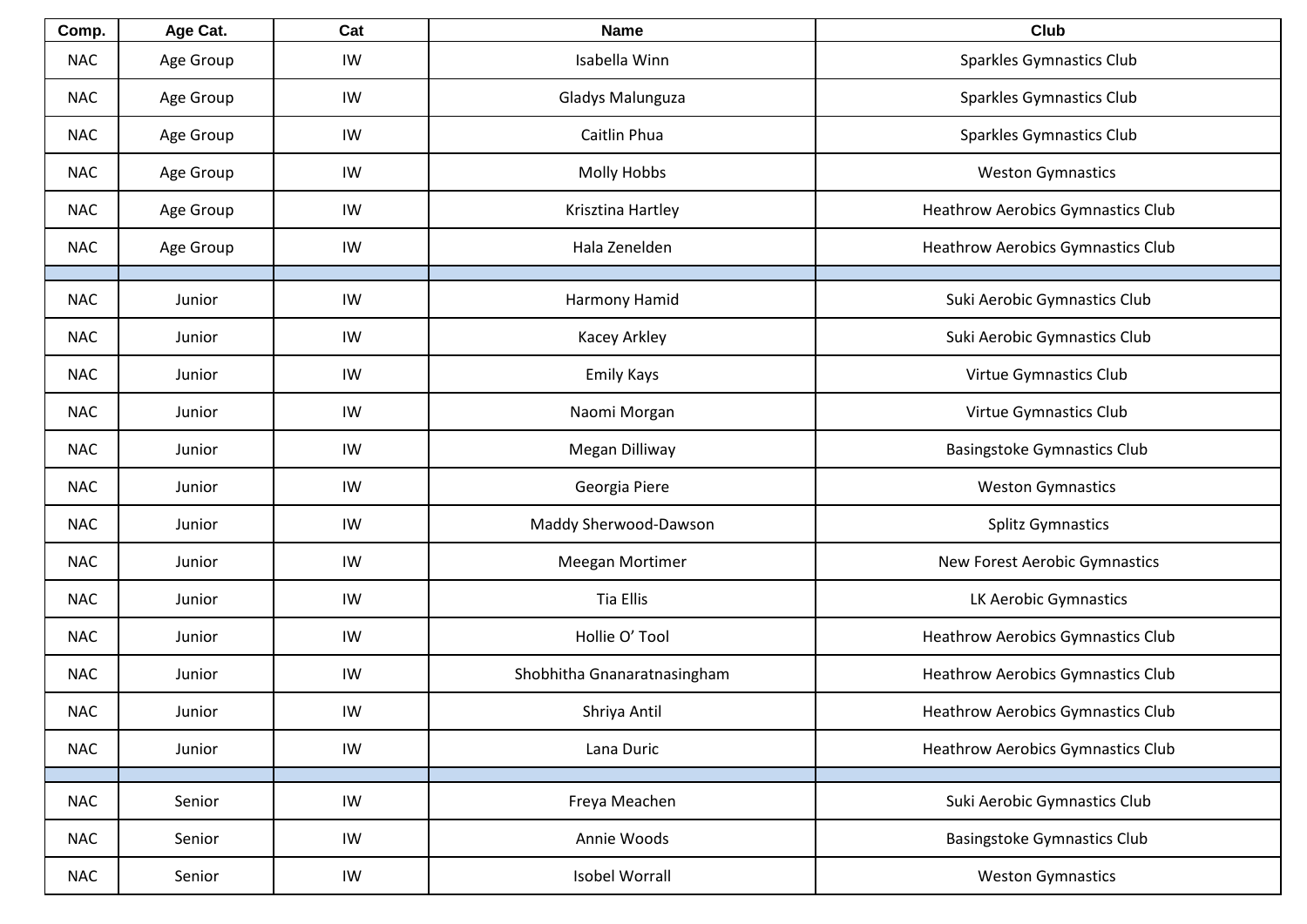| Comp.      | Age Cat.  | Cat  | <b>Name</b>                                                 | <b>Club</b>                        |
|------------|-----------|------|-------------------------------------------------------------|------------------------------------|
| <b>NAC</b> | Senior    | IW   | Cerys Howard                                                | <b>Bulmershe Gymnastics Club</b>   |
| <b>NAC</b> | Junior    | IM   | <b>Rhys Harvey</b>                                          | <b>Weston Gymnastics</b>           |
| <b>NAC</b> | Junior    | IM   | Jack Harvey                                                 | <b>Weston Gymnastics</b>           |
|            |           |      |                                                             |                                    |
| <b>NAC</b> | Nat-Dev   | Pair | Elodie Smith / Laila Mears                                  | <b>Basingstoke Gymnastics Club</b> |
| <b>NAC</b> | Nat-Dev   | Pair | Lily Henderson / Sophia Henderson                           | LK Aerobic Gymnastics              |
| <b>NAC</b> | Nat-Dev   | Pair | Lylah Brett / Emilia Abraham-Kodmon                         | <b>Bulmershe Gymnastics Club</b>   |
| <b>NAC</b> | Junior    | Pair | Erin Richards / Libby Hadley                                | <b>Weston Gymnastics</b>           |
|            |           |      |                                                             |                                    |
| <b>NAC</b> | Nat-Dev   | Trio | Ffion Llewellyn / Lila Harris / Olivia Lacey                | Phoenix Dance & Gymnastics         |
| <b>NAC</b> | Nat-Dev   | Trio | Vanessa Candova-Seredova / Tia Allan / Isabelle<br>Meikle   | Virtue Gymnastics Club             |
| <b>NAC</b> | Nat-Dev   | Trio | Hannah Lewis Salmon / Kaia Anderton / Mia Johnson           | LK Aerobic Gymnastics              |
| <b>NAC</b> | Nat-Dev   | Trio | Daisy Whitty / Mishela Kostovska / Sofia Salama-<br>Jenkins | <b>Sparkles Gymnastics Club</b>    |
| <b>NAC</b> | Age Group | Trio | Holly Williams / Jessica Reddy / Lillie-May Lloyd           | Phoenix Dance & Gymnastics         |
| <b>NAC</b> | Age Group | Trio | Niamh Reynolds / Seren Thomas / Ella Buckley                | Phoenix Dance & Gymnastics         |
| <b>NAC</b> | Age Group | Trio | Imogen Hamid / Amiee Dalgleish / Keira Buick                | Suki Aerobic Gymnastics Club       |
| <b>NAC</b> | Age Group | Trio | Mary-Ann Perrin / Aimee Tombs / Kiera Frankum               | Virtue Gymnastics Club             |
| <b>NAC</b> | Age Group | Trio | Sophie Jakes / Lilly Leavey / Jacey Wrigley                 | <b>Basingstoke Gymnastics Club</b> |
| <b>NAC</b> | Age Group | Trio | Ebony Bennett / Kareena Mander / Evie Gillespie             | <b>Bulmershe Gymnastics Club</b>   |
| <b>NAC</b> | Age Group | Trio | Caitlin Phua / Isabella Winn / Misty Chalcroft              | <b>Sparkles Gymnastics Club</b>    |
| <b>NAC</b> | Age Group | Trio | Lucy Bumpass / Scarlett Baker / Lily Jerrett                | <b>Sparkles Gymnastics Club</b>    |
|            |           |      |                                                             |                                    |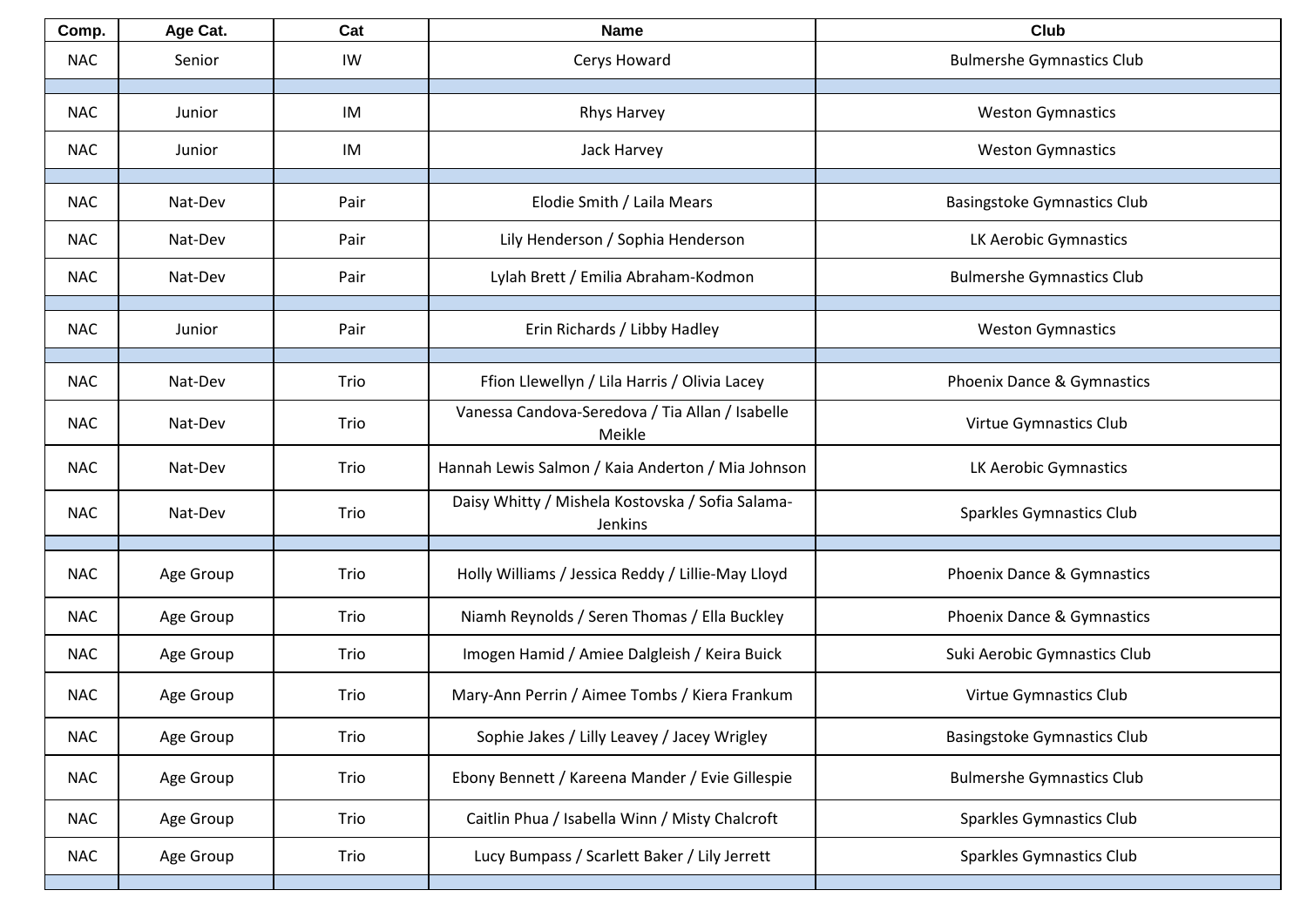| Comp.      | Age Cat.  | Cat   | <b>Name</b>                                                                          | <b>Club</b>                        |
|------------|-----------|-------|--------------------------------------------------------------------------------------|------------------------------------|
| <b>NAC</b> | Junior    | Trio  | Alexia Allcock / Molly Hobbs / Georgia Piere                                         | <b>Weston Gymnastics</b>           |
| <b>NAC</b> | Age Group | Group | Seren Thomas / Holly Williams / Niamh Reynolds /<br>Jessica Reddy / Lillie-May Lloyd | Phoenix Dance & Gymnastics         |
| <b>NAC</b> | Age Group | Group | Verity Barribal / Lillian Miller / Phoebe Beckell /<br>Abigail Judson / Hannah Foxon | <b>Basingstoke Gymnastics Club</b> |
| <b>NAC</b> | Age Group | Group | Lucy Whitfield / Faye Deuvall / Tilly Belbin / Ruby<br>Newlands / Lauren Dean        | <b>Weston Gymnastics</b>           |
| <b>NAC</b> | Age Group | Group | Scarlett Baker / Lucy Bumpass / Lily Jerrett / Gladys<br>Malunguza / Misty Chalcroft | <b>Sparkles Gymnastics Club</b>    |
| <b>FIG</b> | Nat-Dev   | IW    | <b>Emily Street</b>                                                                  | <b>Basingstoke Gymnastics Club</b> |
| <b>FIG</b> | Nat-Dev   | IW    | Rosa Brown                                                                           | <b>Basingstoke Gymnastics Club</b> |
| <b>FIG</b> | Nat-Dev   | IW    | Helena Jurciukonyte                                                                  | Aerobic Gymnastics ILIUZIJA, LTU   |
| <b>FIG</b> | Nat-Dev   | IW    | Patricija Bubnyte                                                                    | Aerobic Gymnastics ILIUZIJA, LTU   |
| <b>FIG</b> | Nat-Dev   | IW    | Raminta Leonaviciute                                                                 | Aerobic Gymnastics ILIUZIJA, LTU   |
| <b>FIG</b> | Nat-Dev   | IW    | Esmeja Prochorovaite                                                                 | Aerobic Gymnastics ILIUZIJA, LTU   |
| <b>FIG</b> | Nat-Dev   | IW    | Urte Itchenko                                                                        | Klaipeda " Viesulo" SC, Lithuania  |
| <b>FIG</b> | Nat-Dev   | IW    | Evita Varkalytė                                                                      | Aerobic Gymnastics Club ANDRE, LTU |
| <b>FIG</b> | Nat-Dev   | IW    | Rugilė Treinytė                                                                      | Aerobic Gymnastics Club ANDRE, LTU |
| <b>FIG</b> | Nat-Dev   | IW    | Beata Truklicaitė                                                                    | Aerobic Gymnastics Club ANDRE, LTU |
| <b>FIG</b> | Nat-Dev   | IW    | Maci-Rae Beaver                                                                      | <b>Weston Gymnastics</b>           |
| FIG        | Nat-Dev   | IW    | Lucille Carys                                                                        | <b>Weston Gymnastics</b>           |
| FIG        | Nat-Dev   | IW    | Luka Stackeviciute                                                                   | Kaunas District sports school      |
| <b>FIG</b> | Nat-Dev   | IW    | Erika Steponaite                                                                     | Kaunas District sports school      |
| <b>FIG</b> | Nat-Dev   | IW    | Saule Seneckaite                                                                     | Kaunas District sports school      |
| FIG        | Nat-Dev   | IW    | Auguste Barstyte                                                                     | Prienai KKSC                       |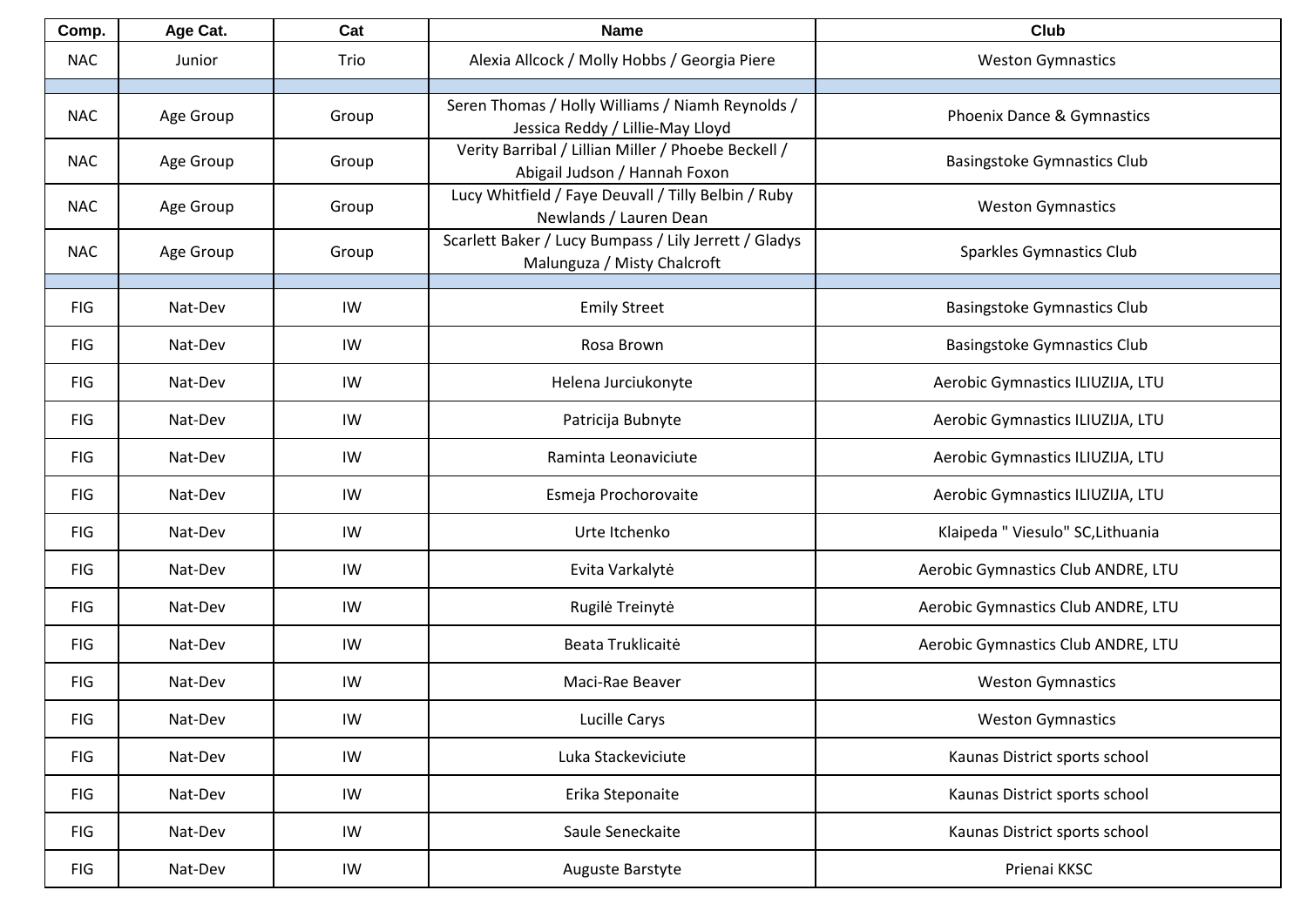| Comp.      | Age Cat.  | Cat | <b>Name</b>                       | <b>Club</b>                                   |
|------------|-----------|-----|-----------------------------------|-----------------------------------------------|
| <b>FIG</b> | Nat-Dev   | IW  | Maisie Clark                      | LK Aerobic Gymnastics                         |
| <b>FIG</b> | Nat-Dev   | IW  | Cassie Cowan                      | LK Aerobic Gymnastics                         |
| <b>FIG</b> | Nat-Dev   | IW  | Sienna Harrison                   | LK Aerobic Gymnastics                         |
| <b>FIG</b> | Nat-Dev   | IW  | Erikas Kemeraitis                 | Olympia/Prienai KKSC                          |
| <b>FIG</b> | Nat-Dev   | IW  | Amelia Dispinseri                 | <b>Champion Aerobic Gymnastics Club</b>       |
| <b>FIG</b> | Nat-Dev   | IW  | Sofia Reis                        | Champion Aerobic Gymnastics Club              |
| <b>FIG</b> | Nat-Dev   | IW  | Olivia Mills                      | Sparkles Gymnastics Club                      |
| <b>FIG</b> | Nat-Dev   | IW  | Ano Malunguza                     | Sparkles Gymnastics Club                      |
| <b>FIG</b> | Nat-Dev   | IW  | Nuray SeiLKhanova                 | School of Aerobic Gymnastics Diana Zhakisheva |
| <b>FIG</b> | Nat-Dev   | IW  | Francesca Isabel Vargas Calligaro | <b>Heathrow Aerobics Gymnastics Club</b>      |
|            |           |     |                                   |                                               |
| <b>FIG</b> | Age Group | IW  | Lowan Davies                      | Phoenix Dance & Gymnastics                    |
| <b>FIG</b> | Age Group | IW  | Ella Pritchard                    | Phoenix Dance & Gymnastics                    |
| <b>FIG</b> | Age Group | IW  | Roksana Endters                   | Satus Uster                                   |
| <b>FIG</b> | Age Group | IW  | Chloe Mackie                      | Suki Aerobic Gymnastics Club                  |
| <b>FIG</b> | Age Group | IW  | <b>Cloe Travers</b>               | Suki Aerobic Gymnastics Club                  |
| <b>FIG</b> | Age Group | IW  | Roksana Endters                   | Satus Uster                                   |
| <b>FIG</b> | Age Group | IW  | Jayda Blanchflower                | Basingstoke Gymnastics Club                   |
| <b>FIG</b> | Age Group | IW  | Sukki Hockham                     | <b>Basingstoke Gymnastics Club</b>            |
| <b>FIG</b> | Age Group | IW  | Pippa Stokes                      | <b>Basingstoke Gymnastics Club</b>            |
| <b>FIG</b> | Age Group | IW  | Elizabeta Mashkova                | Klaipeda " Viesulo" SC, Lithuania             |
| <b>FIG</b> | Age Group | IW  | Adriana Tichonova                 | Aerobic Gymnastics Club ANDRE, LTU            |
| <b>FIG</b> | Age Group | IW  | Eva Grablevska                    | International gym, Vilnius                    |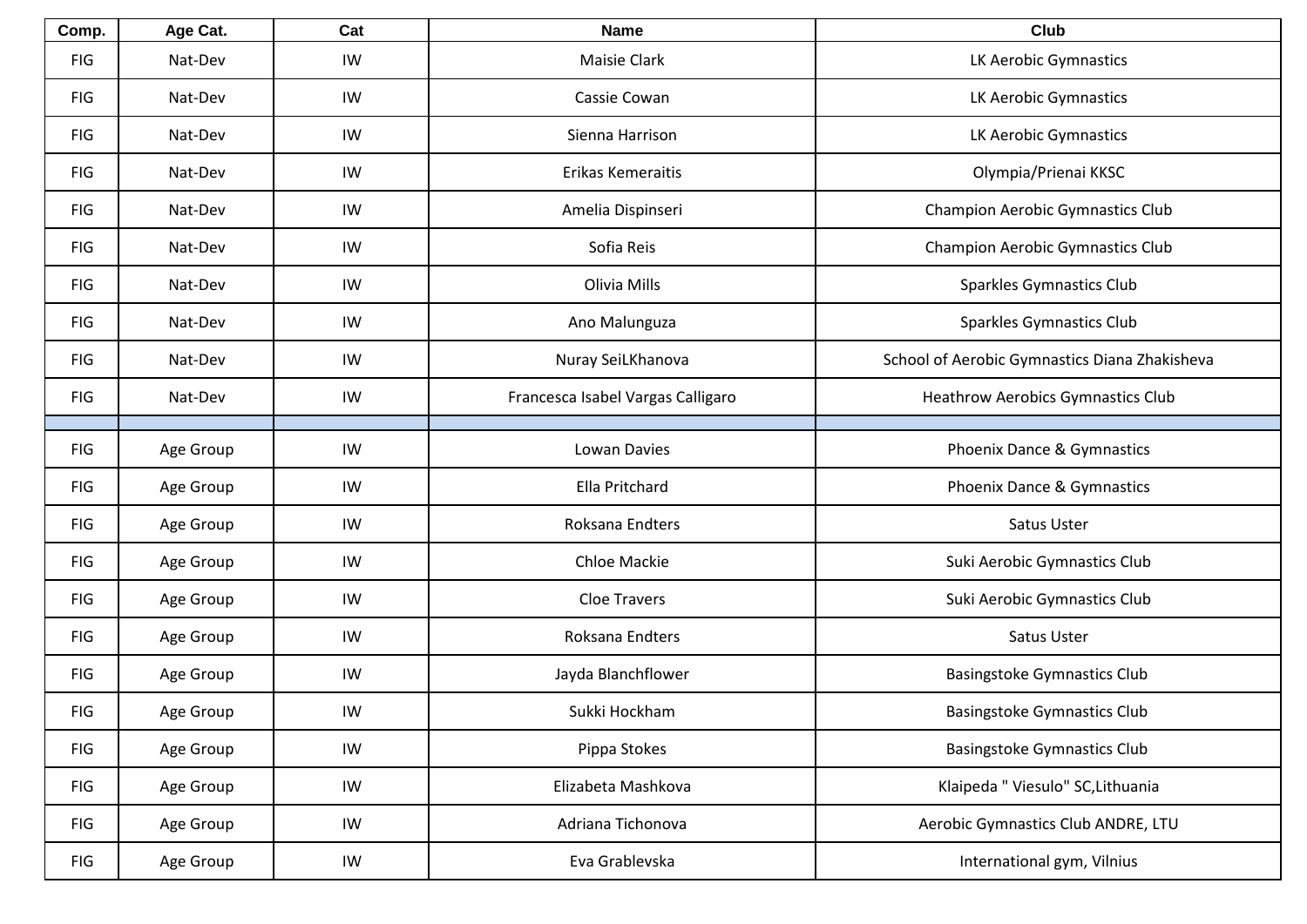| Comp.      | Age Cat.  | Cat | <b>Name</b>            | Club                                     |
|------------|-----------|-----|------------------------|------------------------------------------|
| <b>FIG</b> | Age Group | IW  | Urszula Sinicyna       | International gym, Vilnius               |
| <b>FIG</b> | Age Group | IW  | Laineta Lukosiute      | International gym, Vilnius               |
| <b>FIG</b> | Age Group | IW  | Teja Uzdavinyte        | International gym, Vilnius               |
| <b>FIG</b> | Age Group | IW  | Greta Grybauskaite     | International gym, Vilnius               |
| <b>FIG</b> | Age Group | IW  | Lily-Jean Smith        | <b>Weston Gymnastics</b>                 |
| <b>FIG</b> | Age Group | IW  | <b>Millie Baker</b>    | <b>Splitz Gymnastics</b>                 |
| <b>FIG</b> | Age Group | IW  | Elija Visockaite       | Kaunas District sports school            |
| <b>FIG</b> | Age Group | IW  | Paulina Lizdenyte      | Kaunas District sports school            |
| <b>FIG</b> | Age Group | IW  | Lucy Eccles            | LK Aerobic Gymnastics                    |
| <b>FIG</b> | Age Group | IW  | <b>Grace Eccles</b>    | LK Aerobic Gymnastics                    |
| <b>FIG</b> | Age Group | IW  | Amanda Matuzeviciute   | Olympia                                  |
| <b>FIG</b> | Age Group | IW  | Maja Lisauskaite       | Olympia                                  |
| <b>FIG</b> | Age Group | IW  | Martyna Ziukaite       | Olympia                                  |
| <b>FIG</b> | Age Group | IW  | Lidiya Ivanova         | <b>Champion Aerobic Gymnastics Club</b>  |
| <b>FIG</b> | Age Group | IW  | Evie Stickland         | New Forest Aerobic Gymnastics            |
| <b>FIG</b> | Age Group | IW  | Anna Hartmann-Petersen | <b>Trelleborg Gymnastics &amp; Dance</b> |
| <b>FIG</b> | Age Group | IW  | Molly Gerdrup          | Trelleborg Gymnastics & Dance            |
| <b>FIG</b> | Age Group | IW  | Rosie Gofford          | Sparkles Gymnastics Club                 |
| FIG        | Age Group | IW  | <b>Abigail Gomes</b>   | <b>Heathrow Aerobics Gymnastics Club</b> |
| <b>FIG</b> | Age Group | IW  | Nikola Garnowska       | <b>Heathrow Aerobics Gymnastics Club</b> |
| <b>FIG</b> | Age Group | IW  | Natalia Weglarska      | <b>Heathrow Aerobics Gymnastics Club</b> |
| <b>FIG</b> | Age Group | IW  | Grace Garnham          | <b>Heathrow Aerobics Gymnastics Club</b> |
| <b>FIG</b> | Age Group | IW  | Holly Johnston         | <b>Heathrow Aerobics Gymnastics Club</b> |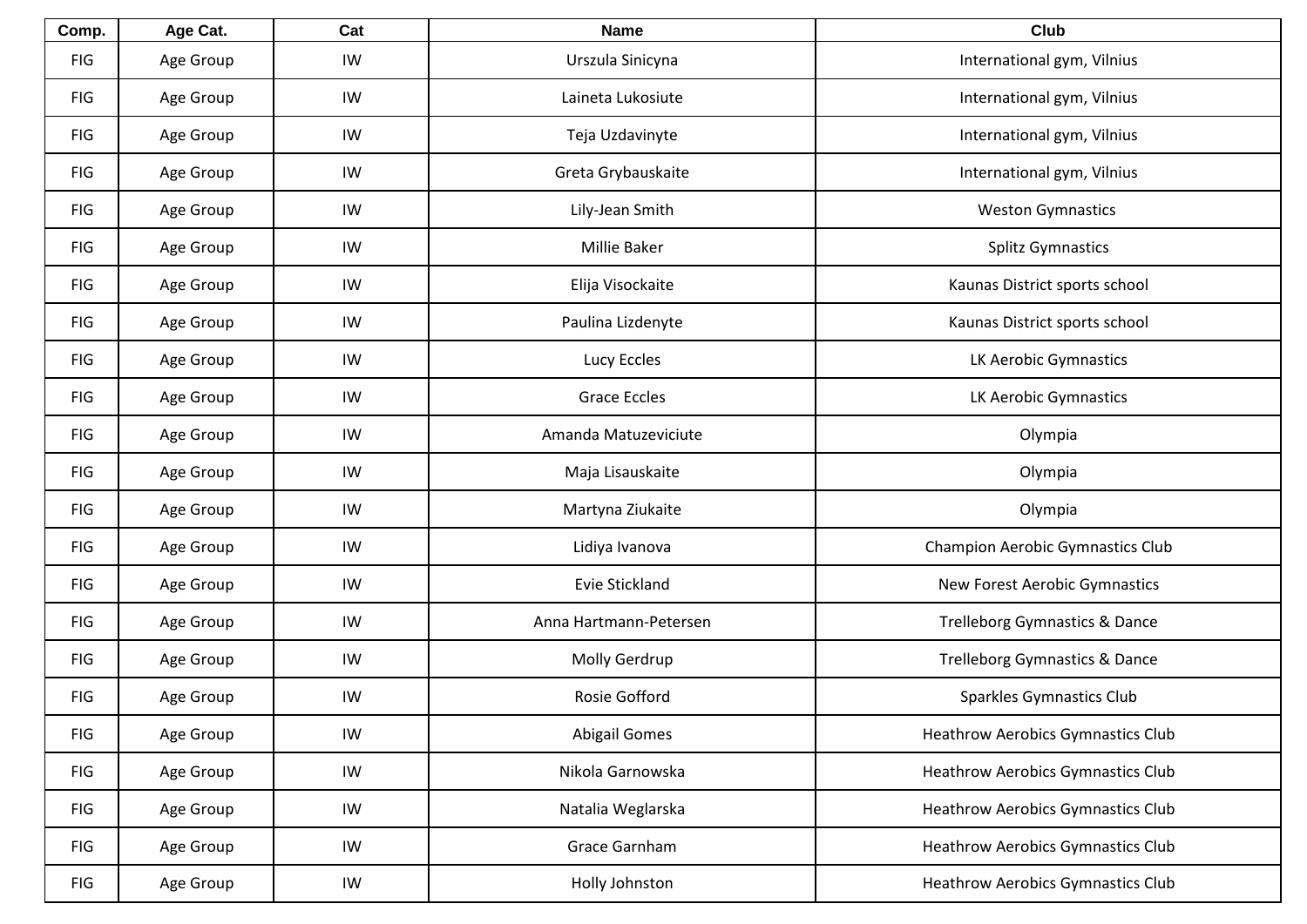| Comp.      | Age Cat.  | Cat | <b>Name</b>            | Club                                     |
|------------|-----------|-----|------------------------|------------------------------------------|
| <b>FIG</b> | Age Group | IW  | Nicole Nikolenko       | <b>Heathrow Aerobics Gymnastics Club</b> |
| <b>FIG</b> | Junior    | IW  | <b>Rosie Howells</b>   | <b>Basingstoke Gymnastics Club</b>       |
| <b>FIG</b> | Junior    | IW  | Starr Hockham          | <b>Basingstoke Gymnastics Club</b>       |
| <b>FIG</b> | Junior    | IW  | Katie Ferris           | <b>Weston Gymnastics</b>                 |
| <b>FIG</b> | Junior    | IW  | Lily Duffy             | <b>Weston Gymnastics</b>                 |
| <b>FIG</b> | Junior    | IW  | Lola Lawrence          | <b>Weston Gymnastics</b>                 |
| <b>FIG</b> | Junior    | IW  | Lauren Graham          | LK Aerobic Gymnastics                    |
| <b>FIG</b> | Junior    | IW  | Aira Mockute           | Olympia                                  |
| <b>FIG</b> | Junior    | IW  | Juste Sarkaite         | Olympia                                  |
| <b>FIG</b> | Junior    | IW  | Saule Baltuskonyte     | Olympia                                  |
| <b>FIG</b> | Junior    | IW  | Lulu Sargeant          | <b>Champion Aerobic Gymnastics Club</b>  |
| <b>FIG</b> | Junior    | IW  | <b>Ellie Craven</b>    | New Forest Aerobic Gymnastics            |
| <b>FIG</b> | Junior    | IW  | Mathilda Herrström     | <b>Trelleborg Gymnastics &amp; Dance</b> |
| <b>FIG</b> | Junior    | IW  | Rusne Gudinaviciute    | Trelleborg Gymnastics & Dance            |
| <b>FIG</b> | Junior    | IW  | Ella Hartmann-Petersen | <b>Trelleborg Gymnastics &amp; Dance</b> |
| <b>FIG</b> | Junior    | IW  | Skyla Hickey           | <b>Bulmershe Gymnastics Club</b>         |
| <b>FIG</b> | Junior    | IW  | Eesha Antil            | <b>Heathrow Aerobics Gymnastics Club</b> |
| <b>FIG</b> | Junior    | IM  | Eric Deli              | <b>Champion Aerobic Gymnastics Club</b>  |
| <b>FIG</b> | Senior    | IW  | Mia Bernardo           | Phoenix Dance & Gymnastics               |
| <b>FIG</b> | Senior    | IW  | Kalina Endters         | Satus Uster                              |
| FIG        | Senior    | IW  | Xanthe Esslemont       | <b>Basingstoke Gymnastics Club</b>       |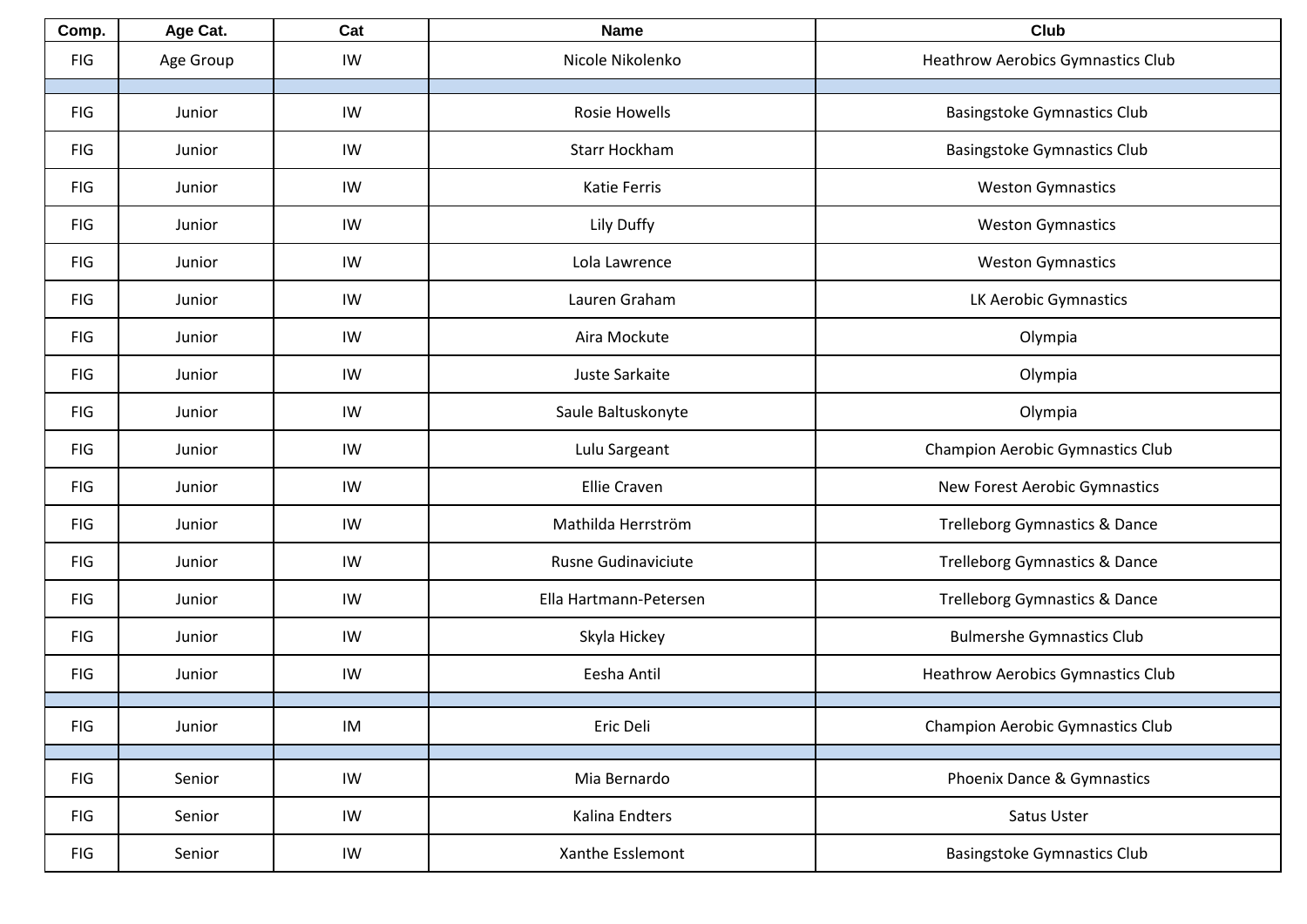| Comp.      | Age Cat.  | Cat | <b>Name</b>             | Club                                          |
|------------|-----------|-----|-------------------------|-----------------------------------------------|
| <b>FIG</b> | Senior    | IW  | Summer-Lily Blackburn   | <b>Basingstoke Gymnastics Club</b>            |
| <b>FIG</b> | Senior    | IW  | <b>Elizabeth Marais</b> | <b>Basingstoke Gymnastics Club</b>            |
| <b>FIG</b> | Senior    | IW  | Simona Stančikaitė      | Aerobic Gymnastics Club ANDRE, LTU            |
| <b>FIG</b> | Senior    | IW  | Viktorija Rušinskaitė   | Aerobic Gymnastics Club ANDRE, LTU            |
| <b>FIG</b> | Senior    | IW  | Molly Brown             | <b>Weston Gymnastics</b>                      |
| <b>FIG</b> | Senior    | IW  | Andreja Matuzeviciute   | Olympia                                       |
| <b>FIG</b> | Senior    | IW  | Wilma Jönsson           | Trelleborg Gymnastics & Dance                 |
| <b>FIG</b> | Senior    | IW  | Sarah Caley             | <b>Trelleborg Gymnastics &amp; Dance</b>      |
| <b>FIG</b> | Senior    | IW  | <b>Emily James</b>      | <b>Bulmershe Gymnastics Club</b>              |
| <b>FIG</b> | Senior    | IW  | Alisha Bartlett         | <b>Bulmershe Gymnastics Club</b>              |
| <b>FIG</b> | Senior    | IW  | Elena Hamblin           | <b>Bulmershe Gymnastics Club</b>              |
| <b>FIG</b> | Senior    | IW  | Viktorija Treigyte      | Lithuanian Sports University                  |
| <b>FIG</b> | Senior    | IW  | Simona Stancikaite      | Lithuanian Sports University                  |
| <b>FIG</b> | Senior    | IW  | Viktorija Rucinskaite   | Lithuanian Sports University                  |
| <b>FIG</b> | Senior    | IW  | <b>Bianca Hartley</b>   | Heathrow Aerobics Gymnastics Club             |
| <b>FIG</b> | Senior    | IW  | Malvina Jakobsson       | Ale Aerobic & Dansstudio                      |
| <b>FIG</b> | Senior    | IW  | Ida Andersson           | Vanersborg Gymnastics Club                    |
| FIG        | Nat-Dev   | IM  | Maksim Selin            | International gym, Vilnius                    |
| FIG        | Nat-Dev   | IM  | Aivar Giniatullin       | School of Aerobic Gymnastics Diana Zhakisheva |
|            |           |     |                         |                                               |
| <b>FIG</b> | Age Group | IM  | Felix Smith             | <b>Basingstoke Gymnastics Club</b>            |
| <b>FIG</b> | Age Group | IM  | Kirill Reynsonas        | International gym, Vilnius                    |
| FIG        | Age Group | IM  | Colm Robertson          | New Forest Aerobic Gymnastics                 |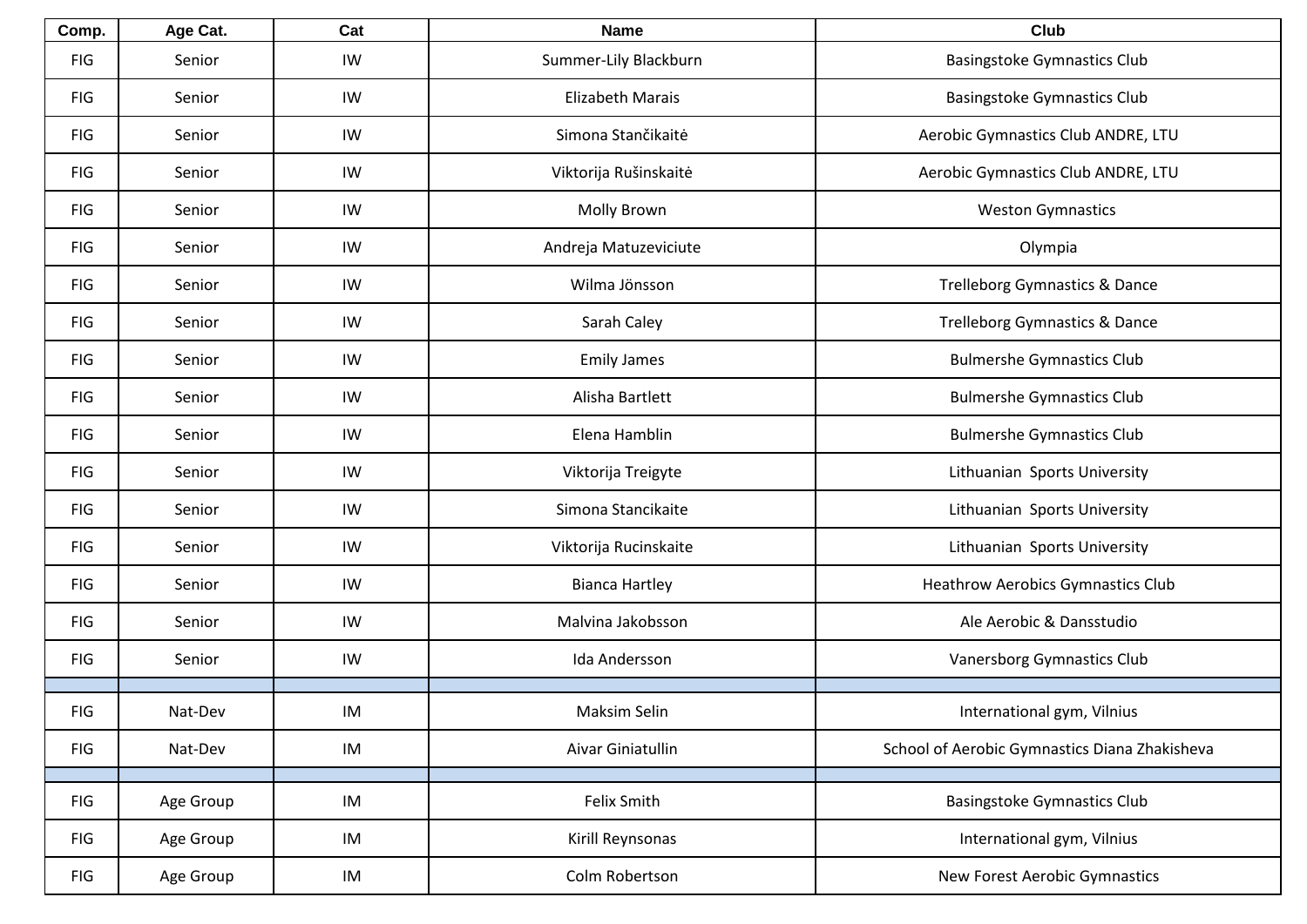| Comp.      | Age Cat.  | Cat  | <b>Name</b>                                                        | Club                                          |
|------------|-----------|------|--------------------------------------------------------------------|-----------------------------------------------|
| <b>FIG</b> | Age Group | IM   | <b>Matthew Gogol</b>                                               | <b>Bulmershe Gymnastics Club</b>              |
| <b>FIG</b> | Age Group | IM   | George Janes                                                       | <b>Bulmershe Gymnastics Club</b>              |
| <b>FIG</b> | Age Group | IM   | Alen Abdulov                                                       | School of Aerobic Gymnastics Diana Zhakisheva |
| <b>FIG</b> | Junior    | IM   | Devon Howell                                                       | <b>Weston Gymnastics</b>                      |
| <b>FIG</b> | Senior    | IM   | Lewis Harvey                                                       | <b>Weston Gymnastics</b>                      |
| <b>FIG</b> | Senior    | IM   | Connor Keane                                                       | <b>Bulmershe Gymnastics Club</b>              |
| <b>FIG</b> | Nat-Dev   | Pair | Vakare Bakaite / Erikas Kemeraitis                                 | Olympia/Prienai KKSC                          |
| <b>FIG</b> | Nat-Dev   | Pair | Aivar Giniatullin / Zlata Prostakova                               | School of Aerobic Gymnastics Diana Zhakisheva |
| <b>FIG</b> | Age Group | Pair | Felix Smith / Amelia Thynne                                        | <b>Basingstoke Gymnastics Club</b>            |
| <b>FIG</b> | Age Group | Pair | Greta Grybauskaite / Kirill Reynsonas                              | International gym, Vilnius                    |
| <b>FIG</b> | Age Group | Pair | Ava Dryden / Colm Robertson                                        | New Forest Aerobic Gymnastics                 |
| <b>FIG</b> | Age Group | Pair | Chloe Zambon / George Janes                                        | <b>Bulmershe Gymnastics Club</b>              |
| <b>FIG</b> | Junior    | Pair | Eric Deli / Lulu Sargeant                                          | <b>Champion Aerobic Gymnastics Club</b>       |
| <b>FIG</b> | Senior    | Pair | Alisha Bartlett / Connor Keane                                     | <b>Bulmershe Gymnastics Club</b>              |
| <b>FIG</b> | Senior    | Pair | Edvardas Sakalys / Akvile Sarkaite                                 | Kaunas University of Technology               |
| <b>FIG</b> | Nat-Dev   | Trio | Gintare Dominauskaite / Atene Safranauskaite /<br>Vejune Valaityte | Aerobic Gymnastics ILIUZIJA, LTU              |
| <b>FIG</b> | Nat-Dev   | Trio | Urte Itchenko / Nikol Itchenko / Gabriele Sirutyte                 | Klaipeda " Viesulo" SC, Lithuania             |
| <b>FIG</b> | Nat-Dev   | Trio | Evita Varkalytė / Beata Truklicaitė / Rugilė Treinytė              | Aerobic Gymnastics Club ANDRE, LTU            |
| FIG        | Nat-Dev   | Trio | Luka Stackeviciute / Erika Steponaite / Saule<br>Seneckaite        | Kaunas District sports school                 |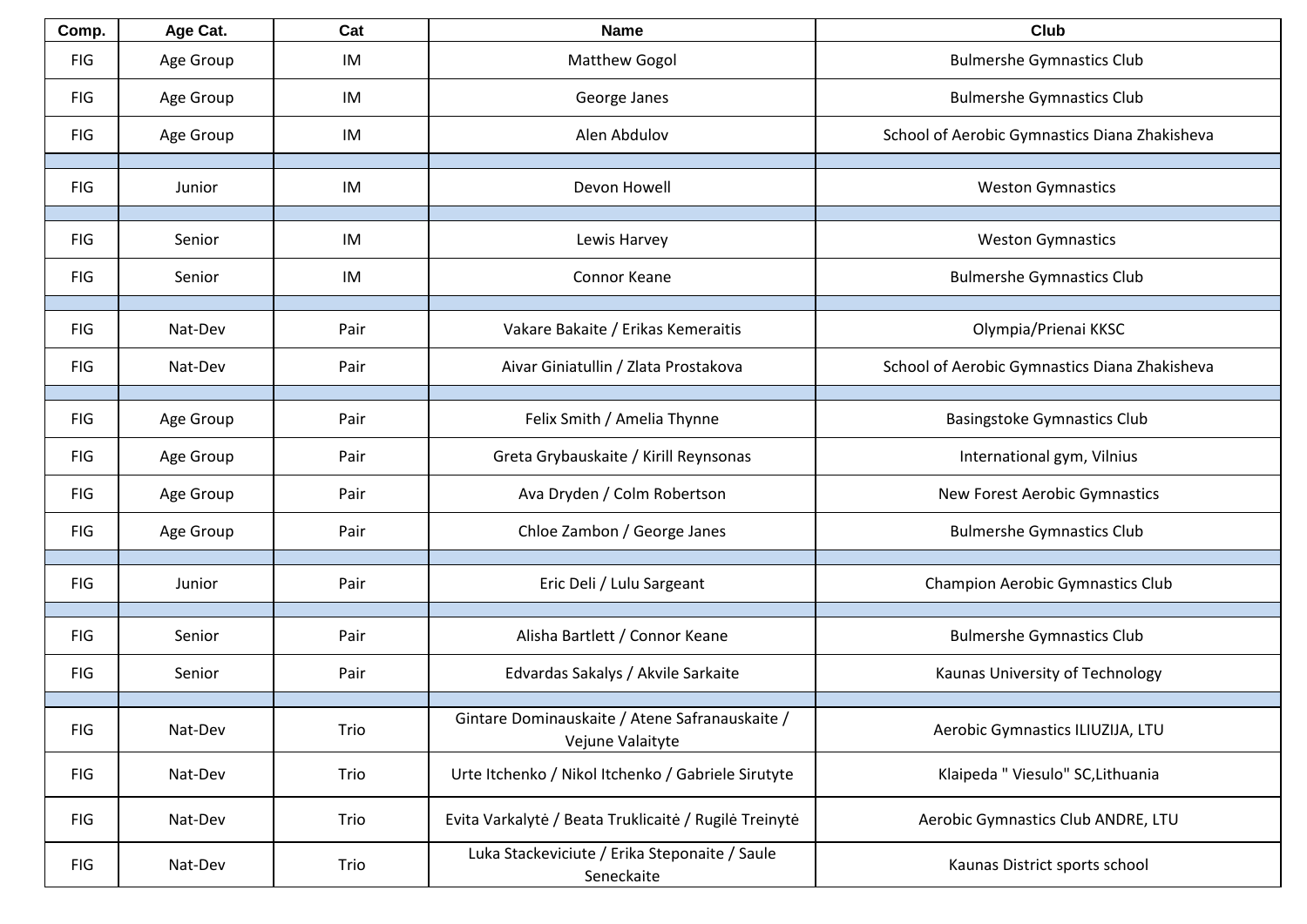| Comp.      | Age Cat.  | Cat  | <b>Name</b>                                                              | <b>Club</b>                                           |
|------------|-----------|------|--------------------------------------------------------------------------|-------------------------------------------------------|
| <b>FIG</b> | Nat-Dev   | Trio | Atene Ezerskyte / Vakare Bakaite / Auguste Barstyte                      | Olympia/Prienai KKSC                                  |
| <b>FIG</b> | Nat-Dev   | Trio | Amelia Dispinseri / Eleanor Hitchcock / Sofia Reis                       | <b>Champion Aerobic Gymnastics Club</b>               |
| <b>FIG</b> | Nat-Dev   | Trio | Natali Vishnyakova / Alua Abdulova / Nuray<br>SeiLKhanova                | School of Aerobic Gymnastics Diana Zhakisheva         |
| <b>FIG</b> | Age Group | Trio | Lowan Davies / Ella Pritchard / Lily-Jean Smith                          | Phoenix Dance & Gymnastics                            |
| <b>FIG</b> | Age Group | Trio | Alessia Polledri / Kate Jones-Darch / Isobelle Davies                    | Phoenix Dance & Gymnastics                            |
| <b>FIG</b> | Age Group | Trio | Amelia Thynne / Lily Harris / Jayda Blanchflower                         | <b>Basingstoke Gymnastics Club</b>                    |
| <b>FIG</b> | Age Group | Trio | Sukki Hockham / Pippa Stokes / Emily Street                              | <b>Basingstoke Gymnastics Club</b>                    |
| <b>FIG</b> | Age Group | Trio | Eva Grablevska / Teja Uzdavinyte / Laineta Lukosiute                     | International gym, Vilnius                            |
| <b>FIG</b> | Age Group | Trio | Urszula Sinicyna / Ieva Matuzeviciute / Rugile<br>Kratulyte              | International gym, Vilnius                            |
| <b>FIG</b> | Age Group | Trio | Grace Eccles / Niamh Austen / Nicole Wong                                | LK Aerobic Gymnasics & Weston Gymnastics              |
| <b>FIG</b> | Age Group | Trio | Radvilė Ruseckaitė / Paulina Kalvaitytė / Augustė<br>Vaitiekutė          | Gymnastics studio "Siksta"                            |
| <b>FIG</b> | Age Group | Trio | Martyna Ziukaite / Amanda Matuzeviciute / Adrija<br>Tichonova            | Olympia                                               |
| <b>FIG</b> | Age Group | Trio | Ava Dryden / Evie Stickland / Lucy Eccles                                | New Forest Aerobic Gymnastics & LK Aerobic Gymnastics |
| <b>FIG</b> | Age Group | Trio | Aiva Bird-Haynes / Olivia Moore / Matthew Gogol                          | <b>Bulmershe Gymnastics Club</b>                      |
| <b>FIG</b> | Age Group | Trio | Abigail Gomes / Grace Garnham / Holly Johnston                           | <b>Heathrow Aerobics Gymnastics Club</b>              |
|            |           |      |                                                                          |                                                       |
| <b>FIG</b> | Junior    | Trio | Emily Blackhurst / Lola Lawrence / Jasmine Dight                         | LK Aerobic Gymnasics & Weston Gymnastics              |
| <b>FIG</b> | Junior    | Trio | Aira Mockute / Paulina Ramoskaite / Elzbieta Zinkute                     | Olympia                                               |
| <b>FIG</b> | Junior    | Trio | Ellie Craven / Daisy Salmon / Leila Farmery                              | New Forest Aerobic Gymnastics                         |
| <b>FIG</b> | Junior    | Trio | Darius Jurgelevicius / Elija Aleksandrovaite / Viktorija<br>Paplauskaite | International gym, Vilnius                            |
|            |           |      | Viktorija Rušinskaitė / Beatričė Griciūte / Ligita                       |                                                       |
| <b>FIG</b> | Senior    | Trio | Nurislanova                                                              | Aerobic Gymnastics Club ANDRE, LTU                    |
| <b>FIG</b> | Senior    | Trio | Freya Abrahms / Molly Brown / Lewis Harvey                               | <b>Weston Gymnastics</b>                              |